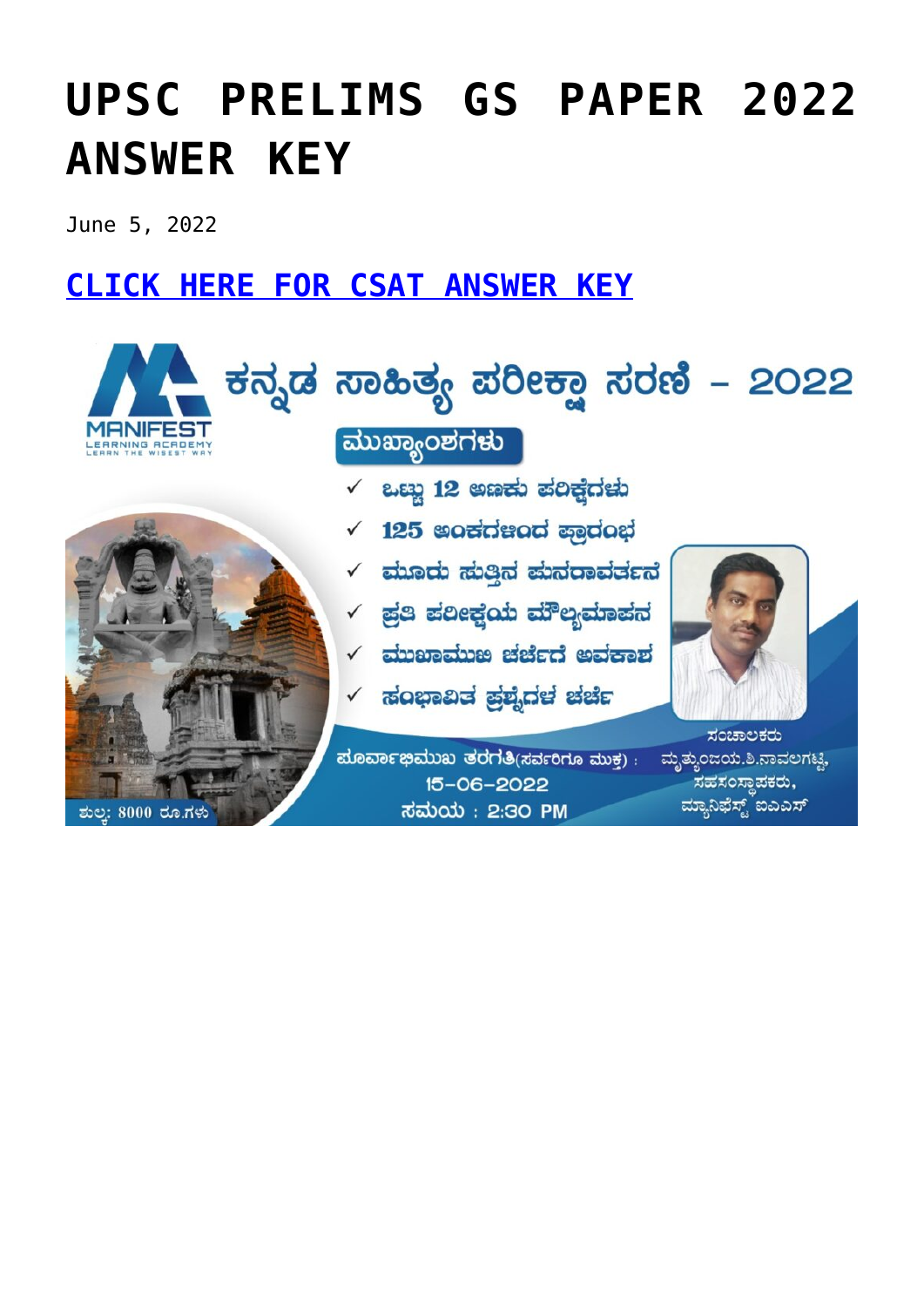

1. "Rapid Financing Instrument" and "Rapid Credit Facility" are related to the provisions of lending by which one of the following?

a Asian Development Bank

#### **b International Monetary Fund**

c United Nations Environment Programme Finance Initiative d World Bank

2 With reference to the Indian economy, consider the following statements: 1.An increase in Nominal Effective Exchange Rate [NEER] indicates the appreciation of the rupee. 2 An increase in the Real Effective Exchange Rate [REER] indicates an improvement in trade competitiveness. 3 An increasing trend in domestic inflation relative to inflation in other countries is likely to cause an increasing divergence between NEER and REER. Which of the above statements are correct?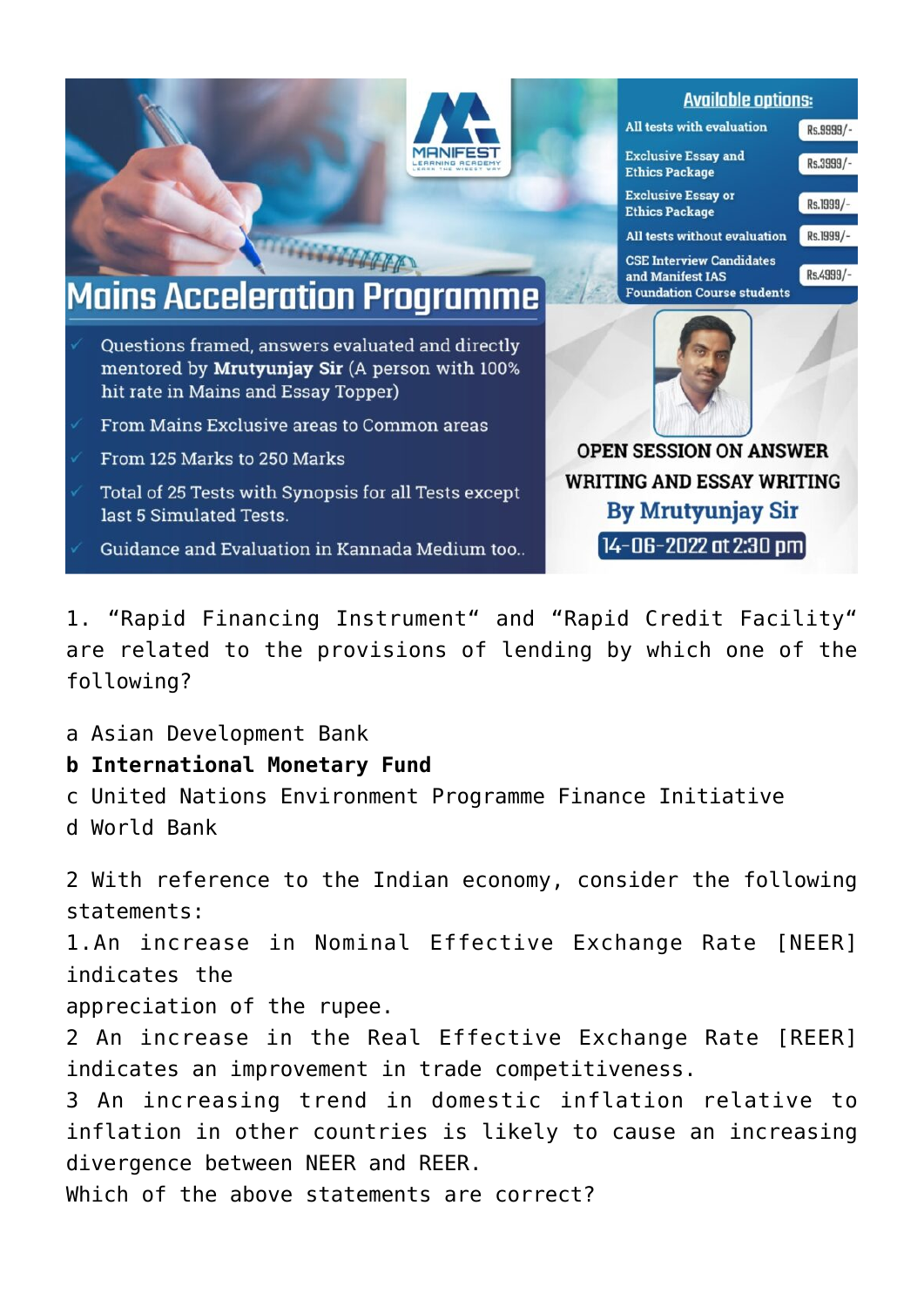a 1 and 2 only b 2 and 3 only **c 1 and 3 only** d 1,2 and 3 3. With reference to the Indian economy , consider the following statements 1 If the inflation is too high, Reserve Bank of India [RBI] is likely to buy government securities. 2. If the rupee is rapidly depreciating, RBI is likely to sell dollars in the market. 3. If the interest rates in the USA or European Union were to fall, that is likely to induce RBI to buy dollars. Which of the statements given above are correct? a 1 and 2 only **b 2 and 3 only** c 1 and 3 only d 1, 2 and 3 4 With reference to the ' G20 common Framework ', consider the following statements : 1. It is an initiative endorsed by the G20 TOGETHER with the Paris Club. 2. It is an initiative to support Low-Income Countries with unsustainable debt. Which of the statements given above is/are correct? a 1 only b 2 only **c Both 1 and 2** d Neither 1 nor 2 5 With reference to the Indian economy, what are the advantages of "Inflation-indexed Bonds " [IIBs]? 1. Government can reduce the coupon rates on its borrowing by way of IIBs.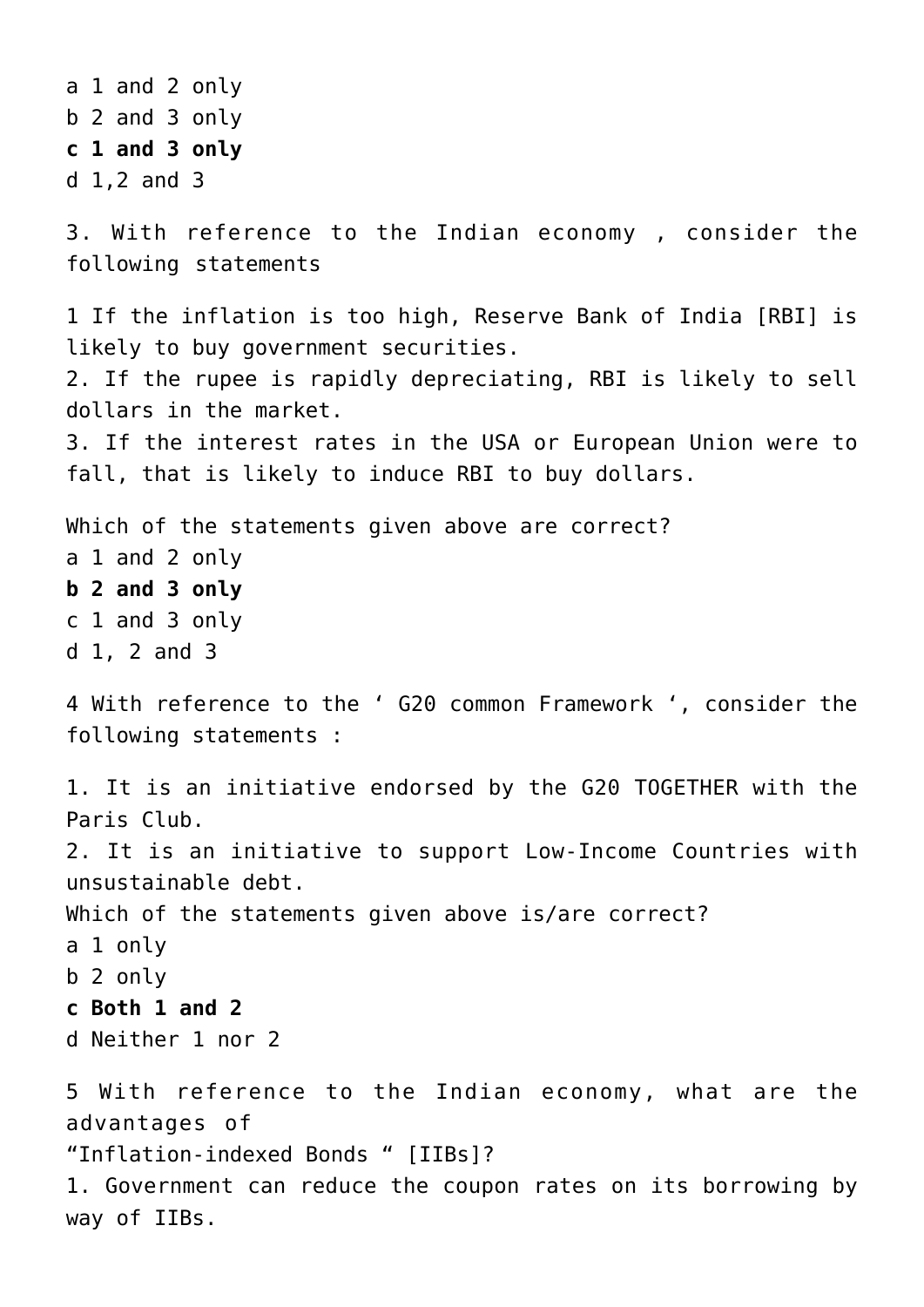2. IIBs provide protection to investors from uncertainty regarding inflation.

3. The interest received as well as capital gains on IIBs are not taxable.

Which of the statements given above are correct?

**a 1 and 2 only** b 2 and 3 only c 1 and 3 only d 1, 2 and 3

6 With reference to foreign-owned e-commerce firms operating in India, which of the following statements is/are correct?

1. They can sell their own goods in addition to offering their platforms as market-places.

2. The degree to which they can own big sellers on their platforms is limited.

Select the correct answer using the code given below ;

```
a 1 only
b 2 only
c Both 1 and 2
d Neither 1 nor 2
```
7. Which of the following activities constitute the real sector in the economy?

1. Farmers harvesting their crops

2. Textile mills converting raw cotton into fabrics.

3. A commercial bank lending money to a trading company

4. A corporate body issuing Rupee Denominated Bonds overseas

Select the correct answer using the code given below :

**a 1 and 2 only**

 $b$  2,3 and 4 only c 1,3 and 4 only d 1,2,3 and 4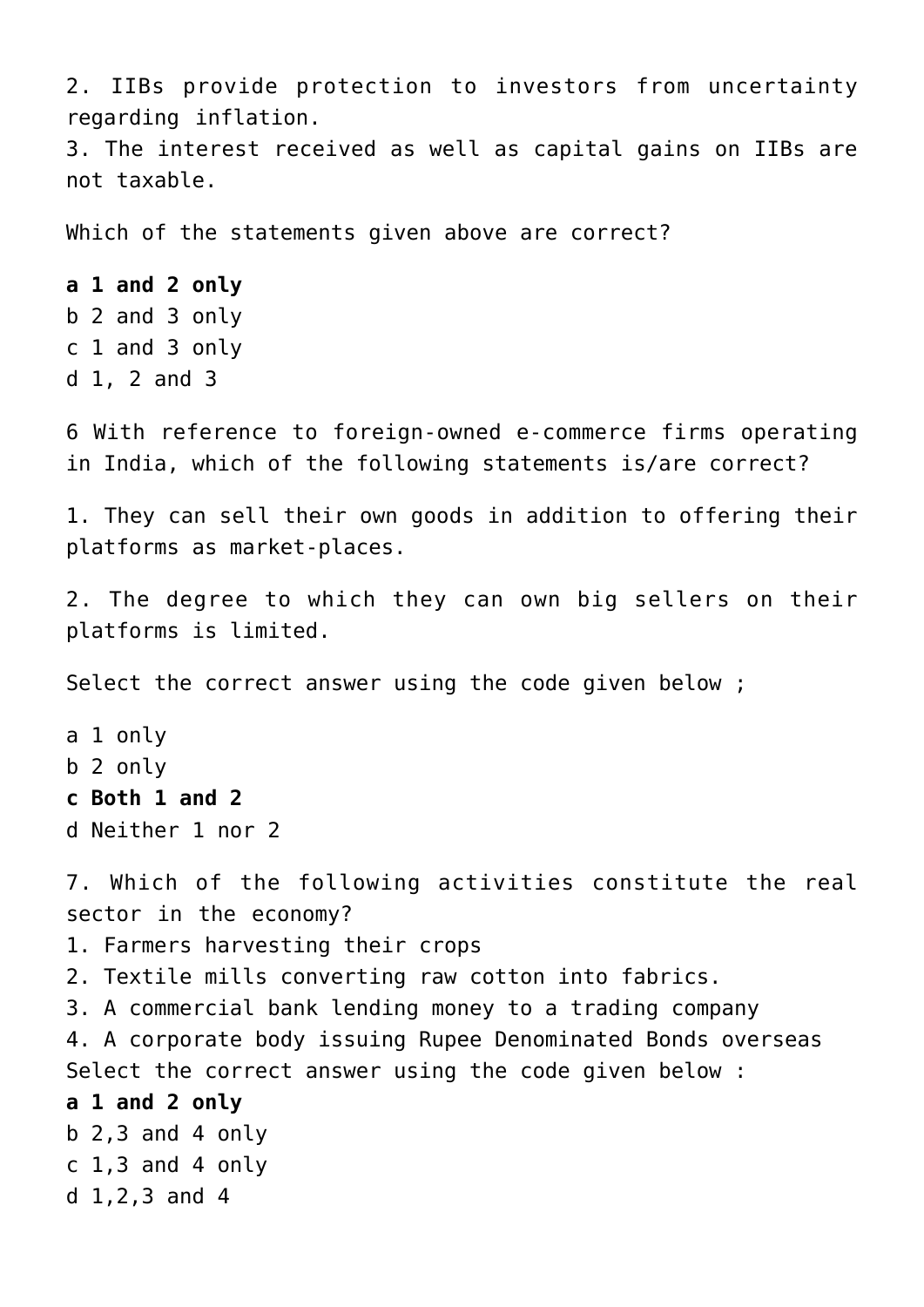8. Which one of the following situations best reflects " Indirect Transfers '

often talked about in media recently with reference to India? a An Indian company investing in a foreign enterprise and paying taxes to the foreign country on the profits arising out of its investment.

b A foreign company investing in India and paying taxes to the country of its base on the profits arising out of its investment

c] An Indian company purchases tangible assets in a foreign country and sells such assets after their value increases and transfers the proceeds to India

**d] A foreign company transfers shares and such shares derive their substantial value from assets located in India.**

9. With reference to the expenditure made by an organization or a company, Which of the following statement is/are correct? 1. Acquiring new technology is capital expenditure.

2. Debt financing is considered a capital expenditure, while equity financing is considered a revenue expenditure.

Select the correct answer using the code given below :

#### **a ] 1 only**

- b ] 2 only
- c ] Both 1 and 2
- d ] Neither 1 nor 2

10 With reference to the Indian economy, consider the following statements : 1 A share of the household financial savings goes towards government

Borrowings

2 Dated securities issued at market-related rates in auctions form a large

Component of internal debt

Which of the statements given above is/are correct?

a 1 only

b 2 only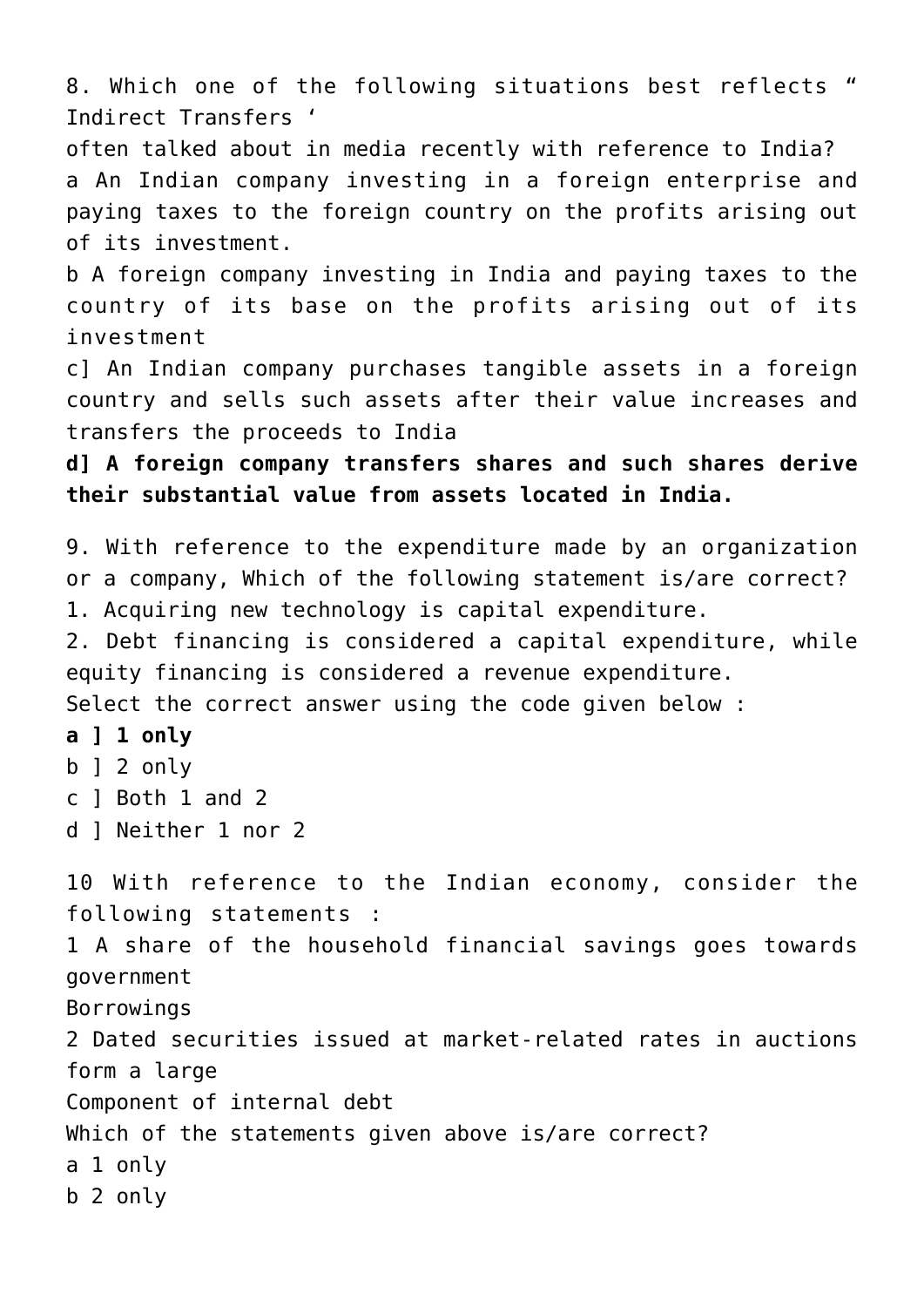**c Both 1 and 2** d Neither 1 nor 2

11. Consider the following statements 1. Pursuant to the report of the H.N Sanyal committee, the contempt of courts Act,1971 was passed.

2. The Constitution of India empowers the Supreme Court and the High Courts to punish for contempt of themselves. 3. The Constitution of India defines Civil Contempt and Criminal Contempt.

4. In India, the Parliament is vested with the powers to make laws on Contempt of Court.

Which of the statements given above is/are correct? a 1 and 2 only **b 1,2 and 4** c 3 and 4 only d 3 only 12. With reference to India , consider the following statements 1. Government law officers and legal firms are recognized as

But corporate lawyers and patent attorneys are excluded from recognition as advocates.

2 Bar councils have the power to lay down the rules relating to legal

education and recognition of law colleges.

Which of the statements given above is/are correct?

a 1 only

advocates,

**b 2 only**

c Both 1 and 2

d Neither 1 nor 2

13 Consider the following statements ; 1. A bill amending the constitution requires a prior recommendation of the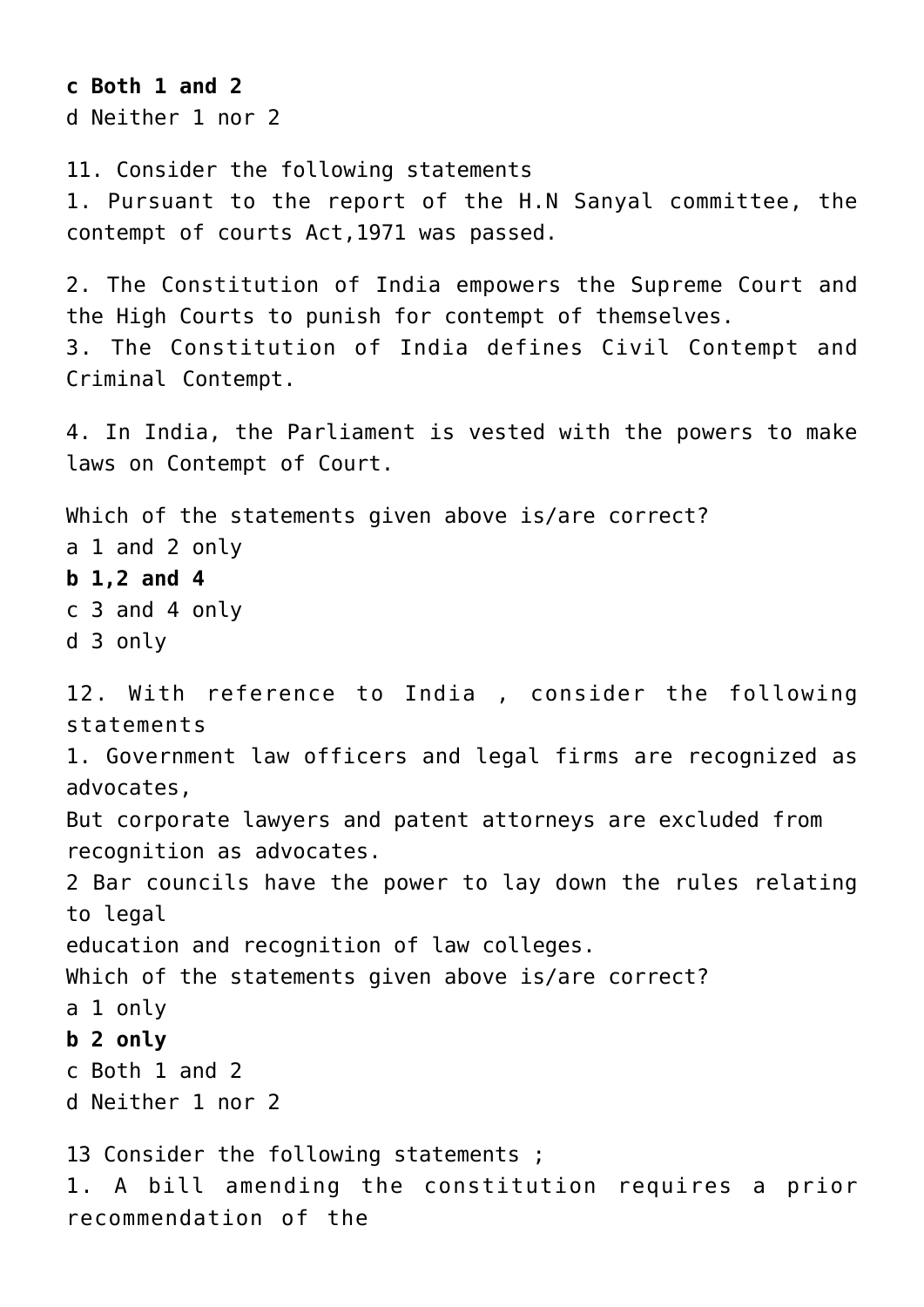President of India. 2. When a constitution Amendment Bill is presented to the President of India, it is obligatory for the President of India to give his/her assent. 3. A constitution Amendment Bill must be passed by both the Lok Sabha and the Rajya Sabha by a special majority and there is no provision for joint sitting. Which of the statements given above are correct? a 1 and 2 only **b 2 and 3 only** c 1 and 3 only d 1, 2 and 3 14 Consider the following statements ; 1 The Constitution of India classifies the ministers into four ranks viz. Cabinet Minister,Minister of state with Independent charge, Minister of State and Deputy Minister. 2 The total number of ministers in the Union Government including the The Prime Minister, shall not exceed 15 per cent of total number of members in the Loksabha. Which of the statements given above is/are correct? a 1 only **b 2 only** c Both 1 and 2 d Neither 1 nor 2 15. Which of the following is/are exclusive powers of Lok Sabha? 1. To ratify the declaration of Emergency 2 To pass a motion of no -confidence against the Council of Ministers 3. To impeach the President of India Select the correct answer using the code given below :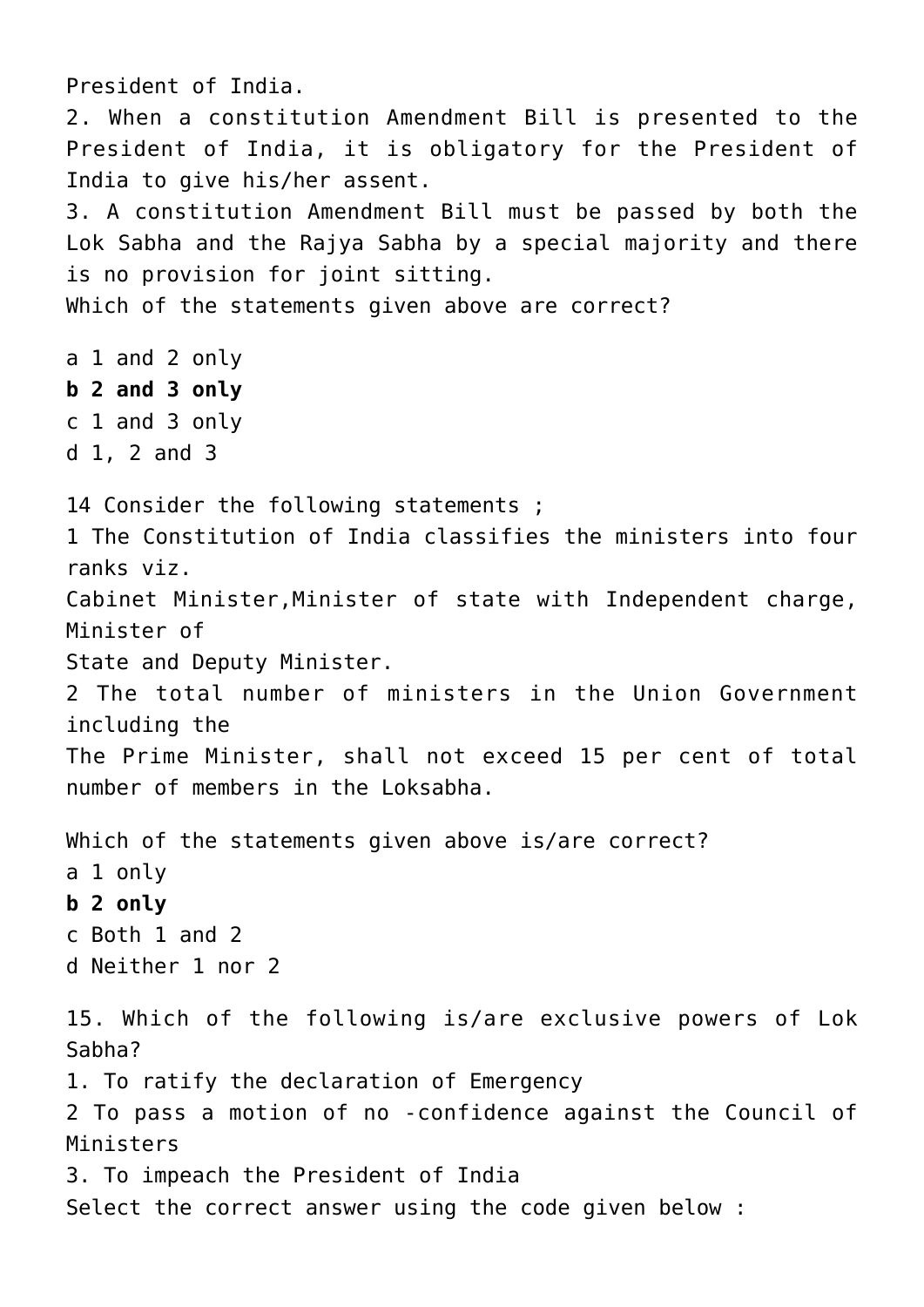a 1 and 2 **b 2 only** c 1 and 3 d 3 only 16. With reference to anti-defection law in India, consider the following **Statements** 1. The law specifies that a nominated legislator cannot join any political Party within six months of being appointed to the house. 2. The law does not provide any time frame within the presiding officer has To decide a defection case. Which of the statements given above is/are correct? a 1 only **b 2 only** c Both 1 and 2 d Neither 1 nor 2 17. Consider the following statements. 1. Attorney General of India and Solicitor General of India are the only Officers of the Government who are allowed to participate in the meetings of the Parliament of India 3. According to the constitution of India the Attorney General of India submits his resignation when the government which appointed him resigns. Which of the statements given above is/are correct? a 1 only b 2 only c Both 1 and 2 **d Neither 1 nor 2** 18. With reference to the writs issued by the Courts in India, consider the following statements: 1. Mandamus will not lie against a private organization unless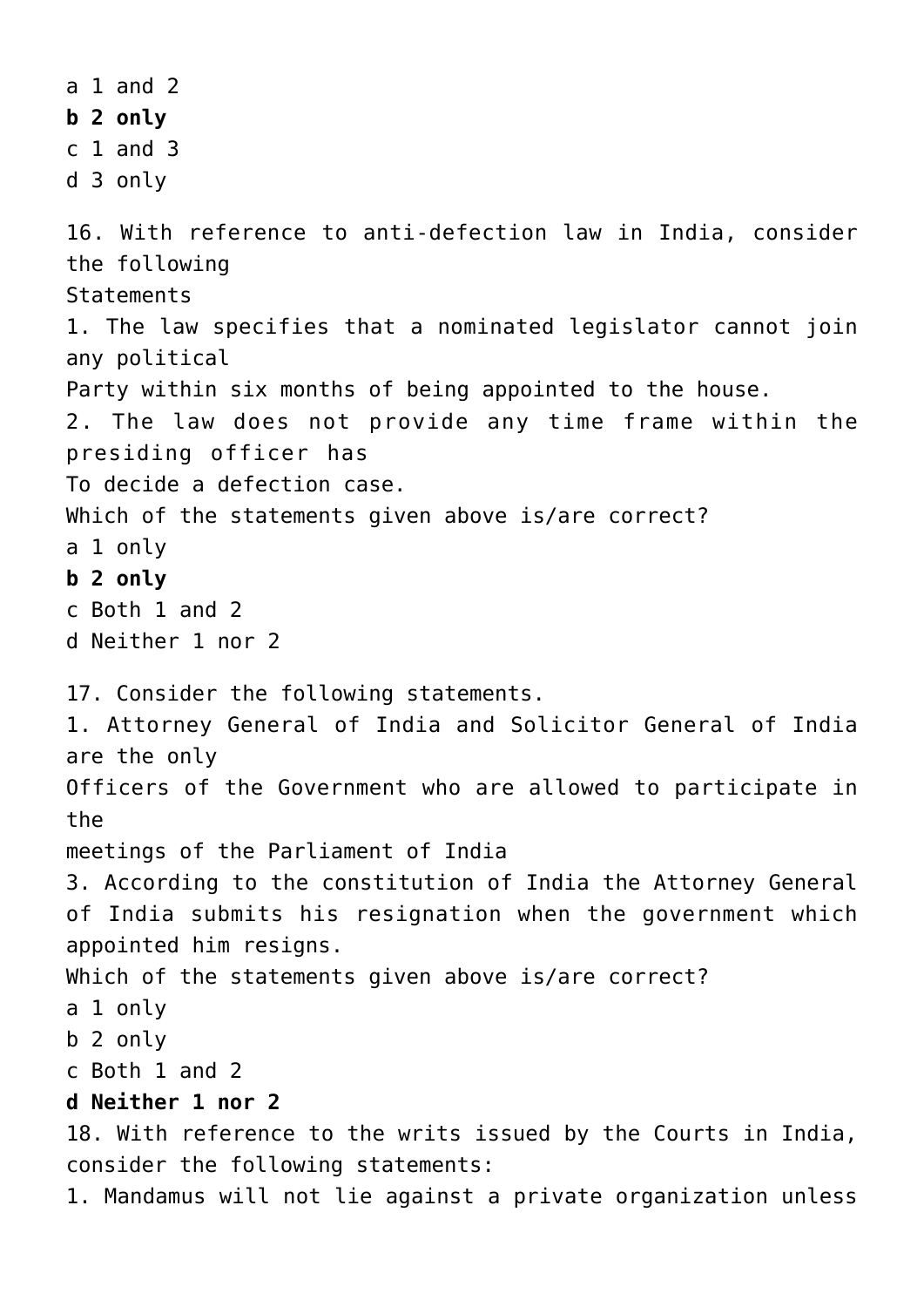it is entrusted with a public duty. 2. Mandamus will not lie against a Company even though it may be a Government Company. 3. Any public-minded person can be a petitioner to move the Court to obtain the Writ of Quo Warranto. Which of the statements given above are correct? a) 1 and 2 only b) 2 and 3 only **c) 1 and 3 only** d) 1, 2 and 3 19. With reference to Ayushman Bharat Digital Mission, consider the following assumptions: 1. Private and public hospitals must adopt it. 2. As it aims to achieve universal health coverage, every citizen of India should be part of it ultimately. 3. It has seamless portability across the country. Which of the statements given above are correct? a) 1 and 2 only b) 3 only c) 1 and 3 only **d) 1, 2 and 3** 20. With reference to the Deputy Speaker of Lok Sabha, consider the following statements: 1. As per the Rules of Procedure and Conduct of Business in Lok Sabha, the election of Deputy Speaker shall be held on such date as the speaker may fix. 2. There is a mandatory provision that the election of a candidate as Deputy Speaker of Lok Sabha shall be from either the principal opposition party or the ruling party. 3. The Deputy Speaker has the same power as the Speaker when presiding over the sitting of the House and no appeal lies against the rulings. 4. The well-established parliamentary practice regarding the appointment of a Deputy Speaker is that the motion is moved by the Speaker and duly seconded by the Prime Minister. Which of the statements given above are correct? **a) 1 and 3 only**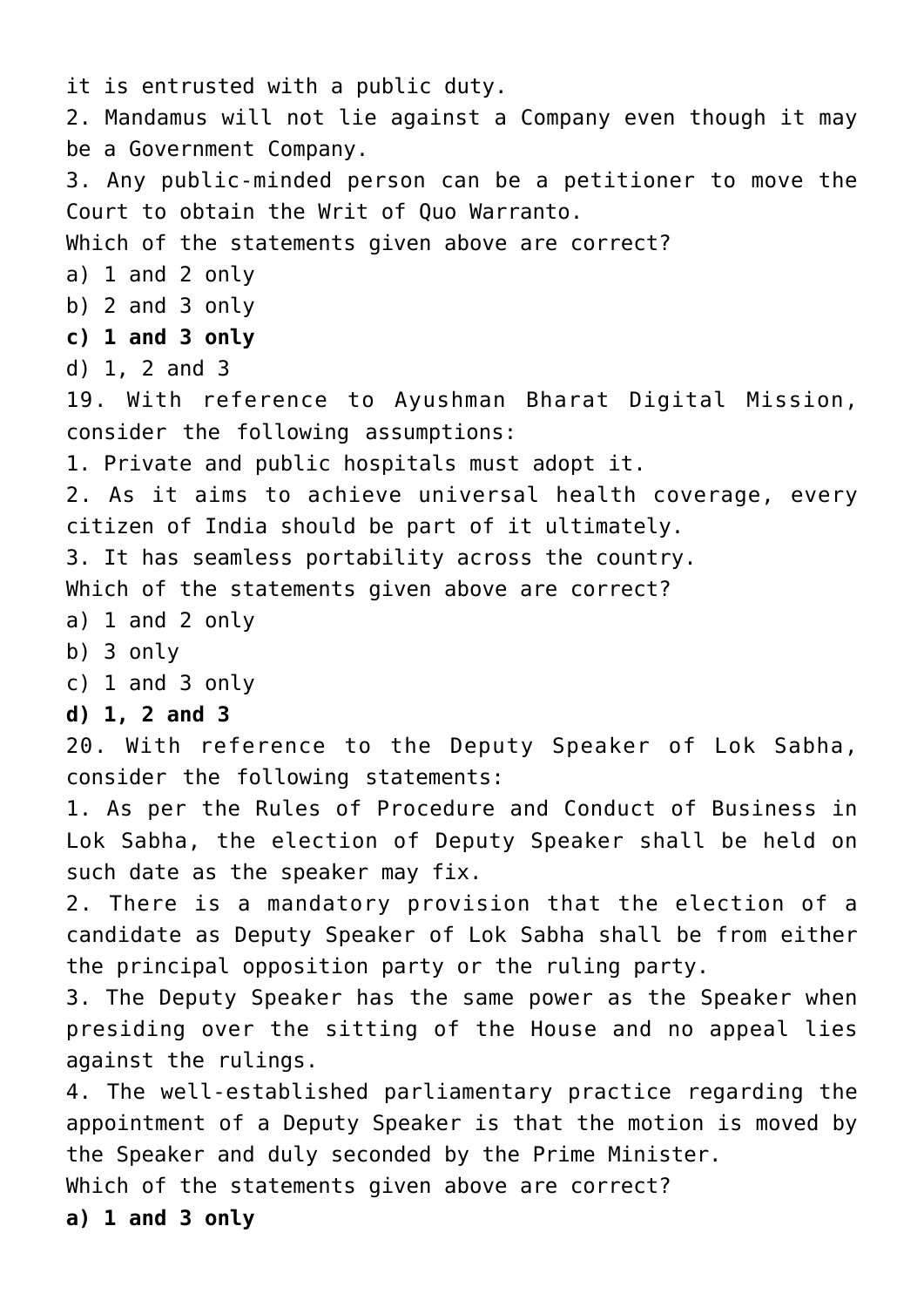```
b) 1, 2 and 3
c) 3 and 4 only
d) 2 and 4 only
21. among the following crops, which one is the most important
anthropogenic source of both methane and nitrous oxide?SS
(a) Cotton
(b) Rice
(C) Sugarcane
(d) Wheat
22. "system of rice Intensification" of cultivation, in which
alternative wetting and drying of rice fields is practiced,
results in:
1. reduced seed requirement
2. reduced methane production
3. reduced electricity consumption
Select the correct answer using code given below:
(a) 1 and 2 only
(b) 2 and 3 only
(c) 1 and 3 only
(d) 1,2 and 3
23. which one of the following lakes of west Africa has become
dry and turned into a desert?
(a) Lake Victoria
(b) Lake Faguibine
(c) Lake Oguta
(d) Lake Volta
24. Gandikota canyon of south India was created by which one
of the following rivers?
(a) Cauvery
(b) Manjira
(c) Pennar
(d) Tugabhadra
25. consider the following pairs
Peak – Mountains
1. Namcha Barwa – Garhwal Himalaya
```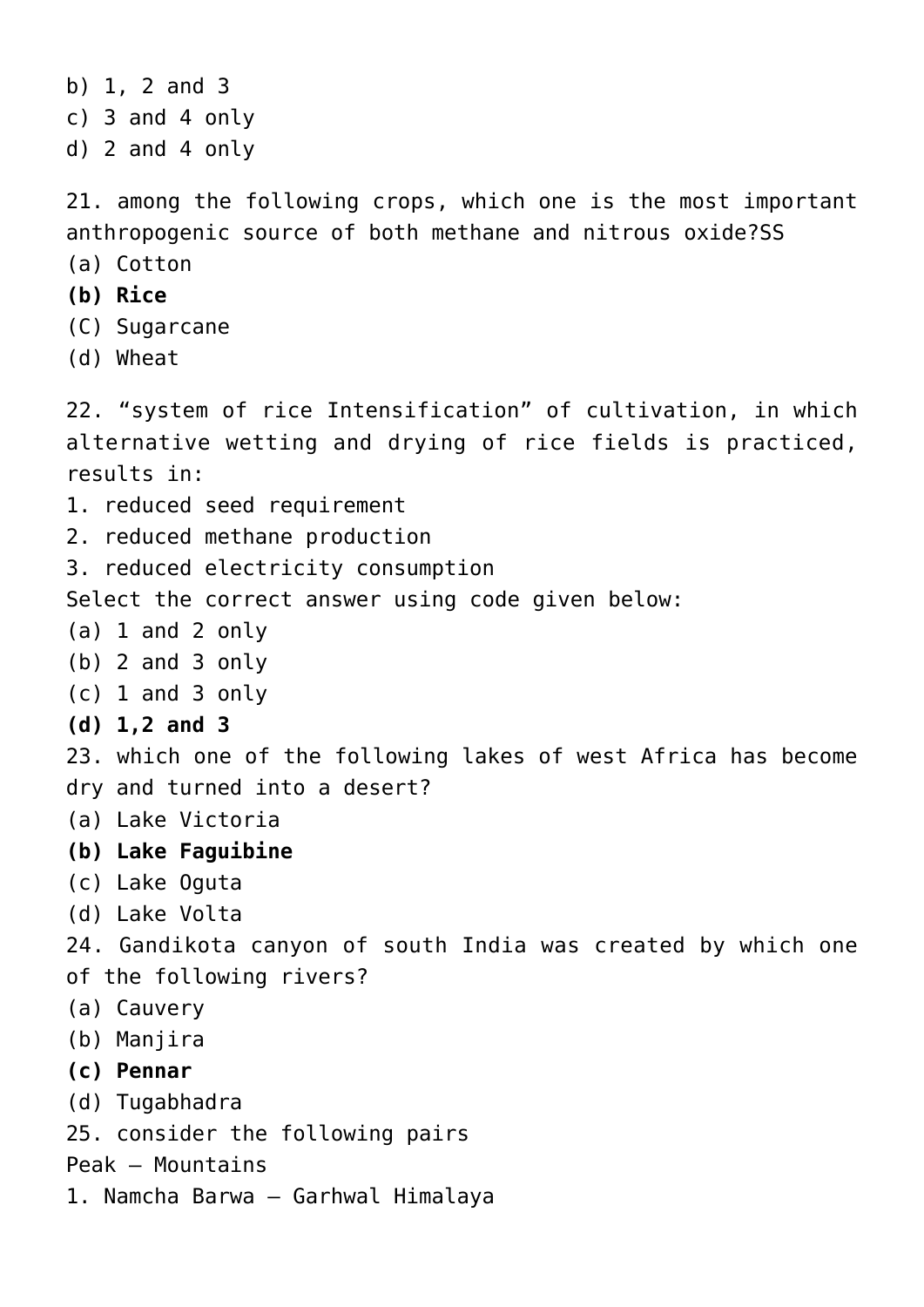2. Nanda Devi – Kumaon Himalaya 3. Nokrek – Sikkim Himalaya Which of the pairs given above is/are correct? (a) 1 and 2 **(b) 2 only** (c) 1 and 3 (d) 3 only 26. the term "Levant" often heard in the news roughly corresponds to which of the following regions? **(a) region along the eastern Mediterranean shores** (b) region along north African shores stretching from Egypt to Morocco (c) region along Persian Gulf and Horn of Africa (d) the entire coastal areas of Mediterranean Sea 27. consider the following countries: 1. Azerbaijan 2. Kyrgyzstan 3. Tajikistan 4. Turkmenistan 5. Uzbekistan Which of the above have borders with Afghanistan? (a) 1,2 and 5 only (b) 1,2,3 and 4 only **(c) 3,4 and 5 only** (d) 1,2,3,4 and 5 28. With reference to India, consider the following statements: 1. Monazite is a source of rare earths. 2. Monazite contains thorium. 3. Monazite occurs naturally in the entire Indian coastal sands in India. Which of the statements given above are correct? a) 1, 2 and 3 only **b) 1, 2 and 4 only** c) 3 and 4 only d) 1, 2, 3 and 4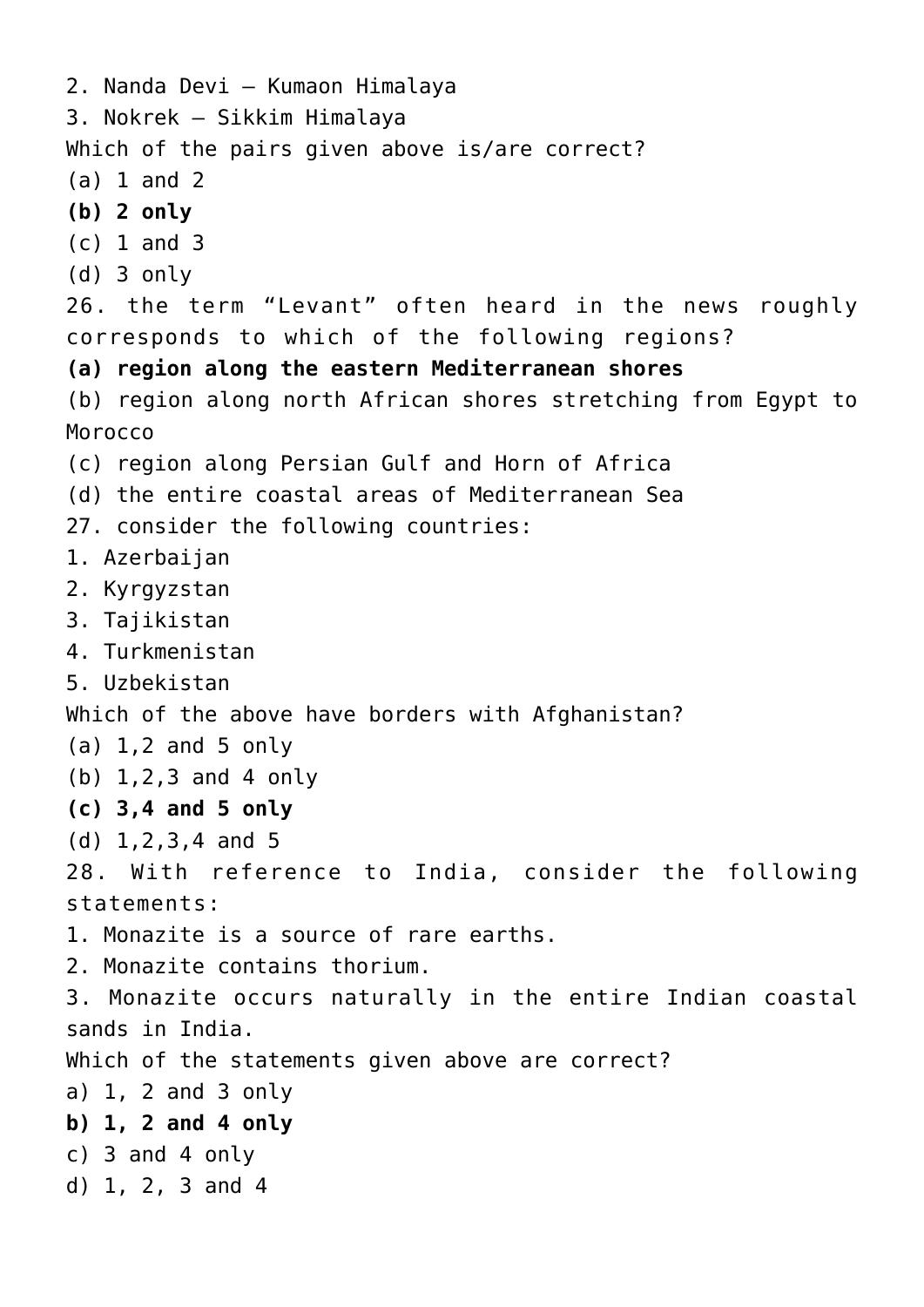29. In the northern hemisphere, the longest day of the year normally occurs in the: a) First half of the month of June **b) Second half of the month of June** c) First half of the month of July d) Second half of the month of July 30. Consider the following pairs: Wetland/Lake Location 1. Hokera Wetland Punjab 2. Renuka Wetland Himachal Pradesh 3. Rudrasagar Lake Tripura 4. Sasthamkotta Lake Tamill Nadu How many pairs given above are correctlu matched? a) Only one pair **b) Only two pairs** c) Only three pairs d) All four pairs

#### **[CLICK HERE FOR CSAT ANSWER KEY](https://journalsofindia.com/wp-content/uploads/2022/06/CSP-2022-CSAT-paper-Ans-Key-final-16-6-2022.pdf)**

31. Consider the following: 1. Aarogya Setu 2. CoWIN 3. DigiLocker 4. DIKSHA Which of the above are built on the top of open-source digital platforms? a) 1 and 2 only b) 2, 3 and 4 only c)  $1, 3$  and  $4$  only **d) 1, 2, 3 and 4** 32. With reference to Web 3.0, consider the flowing statements: 1. Web 3.0 technology enables people to control their own data. 2. In Web 3.0 world, there can be blockchain based social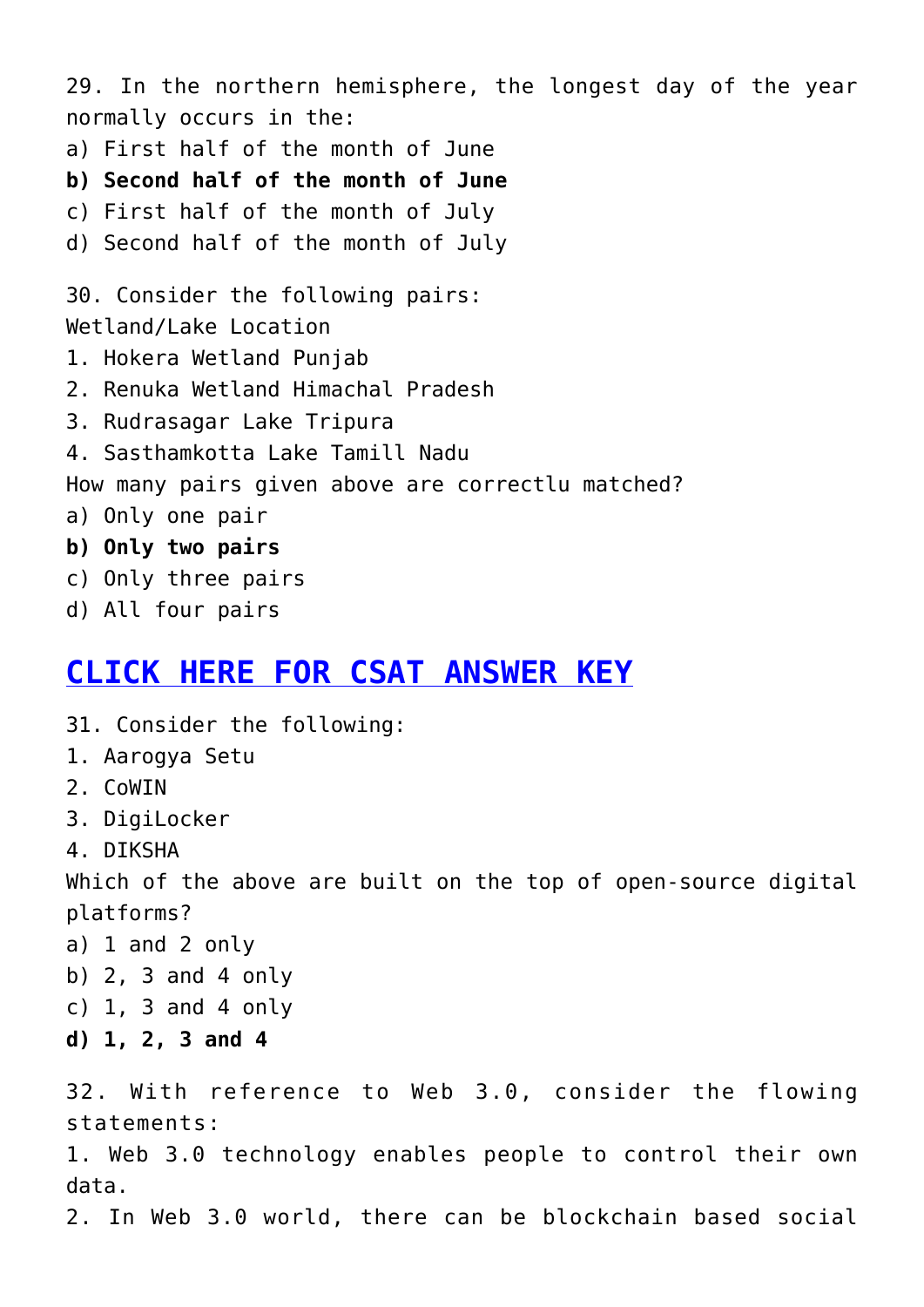networks. 3. Web 3.0 is operated by users collectively rather than a corporation. Which of the statements given above are correct? a) 1 and 2 only b) 2 and 3 only c) 1 and 3 only **d) 1, 2 and 3** 33. With reference to "Software as a service (SaaS)", consider the following statements: 1. SaaS buyers can customise the user interface and can change data fields. 2. SaaS users can access their data through their mobile devices. 3. Outlook, Hotmail and Yahoo!Mail are forms of SaaS. Which of the statements given above are correct? a) 1 and 2 only b) 2 and 3 only c) 1 and 3 only **d) 1, 2 and 3** 34. Which one of the following statements best reflects the idea behind the "Fractional Orbital Bombardment System" often talked about media? a) A hypersonic missile launched into space to counter the asteroid approaching the Earth and explode it in space. b) A space craft land on another planet after making several orbital motions. **c) A missile is put into a stable orbit around the Earth and deorbits over a target on the Earth.** d) A spacecraft moves along a comet with the same speed and places a probe on its surface. 35. Which one of the following is the context in which the term "qubit" is mentioned? a) Cloud Services **b) Quantum Computing** c) Visible Light Communication Technologies d) Wireless Communication Technologies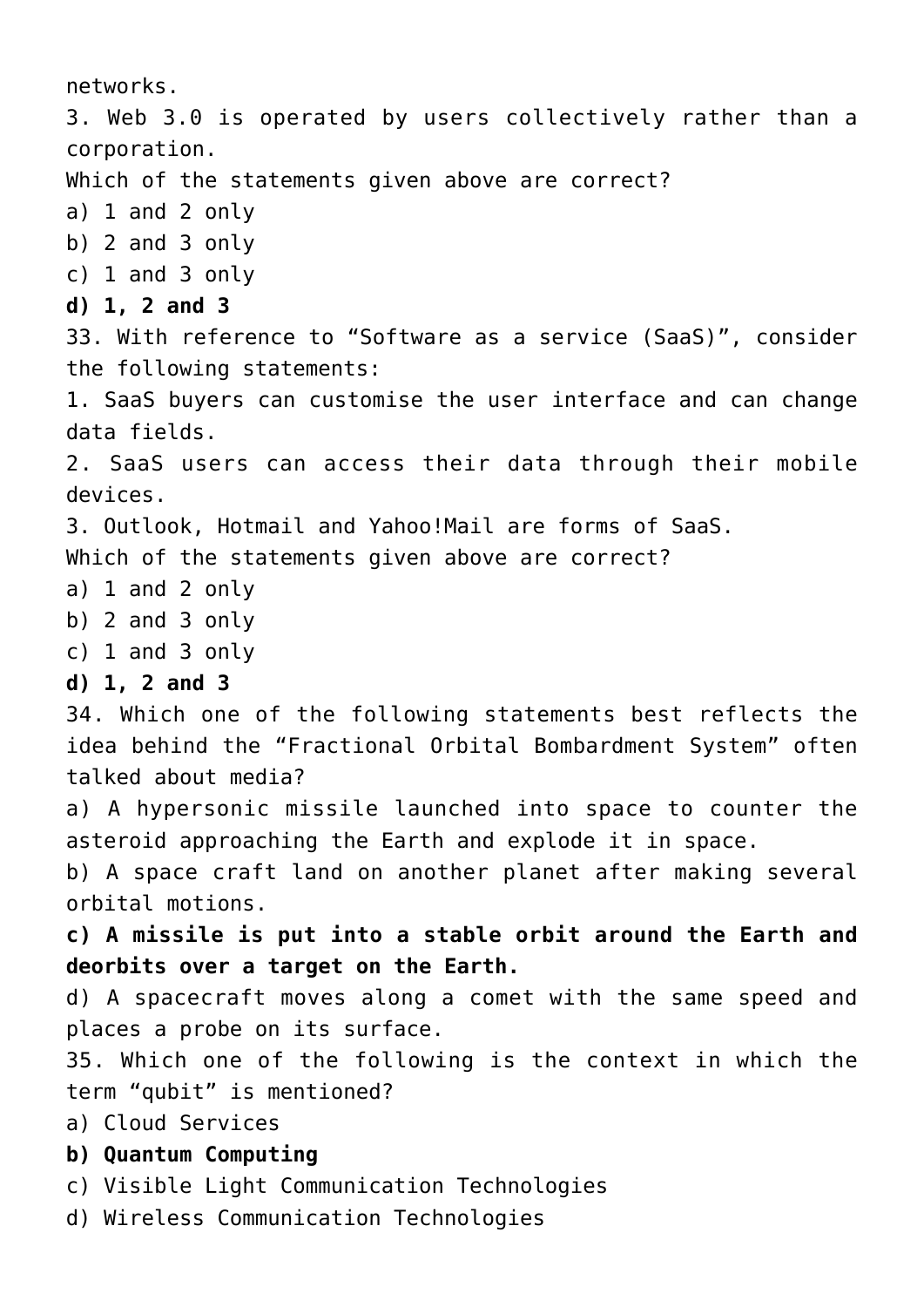```
36. Consider the following communication technologies:
1. Closed-circuit Television
2. Radio Frequency Identification
3. Wireless Local Area Network
Which of the above are considered Short-Range
devices/technologies?
a) 1 and 2 only
b) 2 and 3 only
c) 1 and 3 only
d) 1, 2 and 3
37. Consider the following statements:
1. Biofilms can form on medical implants within human tissues.
2. Biofilms can form on food and food processing surfaces.
3. Biofilms can exhibit antibiotic resistance.
Which of the statements given above are correct?
a) 1 and 2 only
b) 2 and 3 only
c) 1 and 3 only
d) 1, 2 and 3
38. Consider the following statements in respect of
probiotics:
1. Probiotics are made of both bacteria and yeast.
2. The organisms in probiotics are found in foods we ingest
but they do not naturally occur in our gut.
3. Probiotics help in the digestion of milk sugars.
Which of the statements given above are correct?
a) 1 only
b) 2 only
c) 1 and 3
d) 2 and 3
39. In the context of vaccines manufactured to prevent
COVID-19 pandemic, consider the following statements:
1. The Serum Institute of India produced COVID-19 vaccine
named Covishield using mRNA platform.
2. Sputnik V vaccine is manufactured using vector based
platform.
```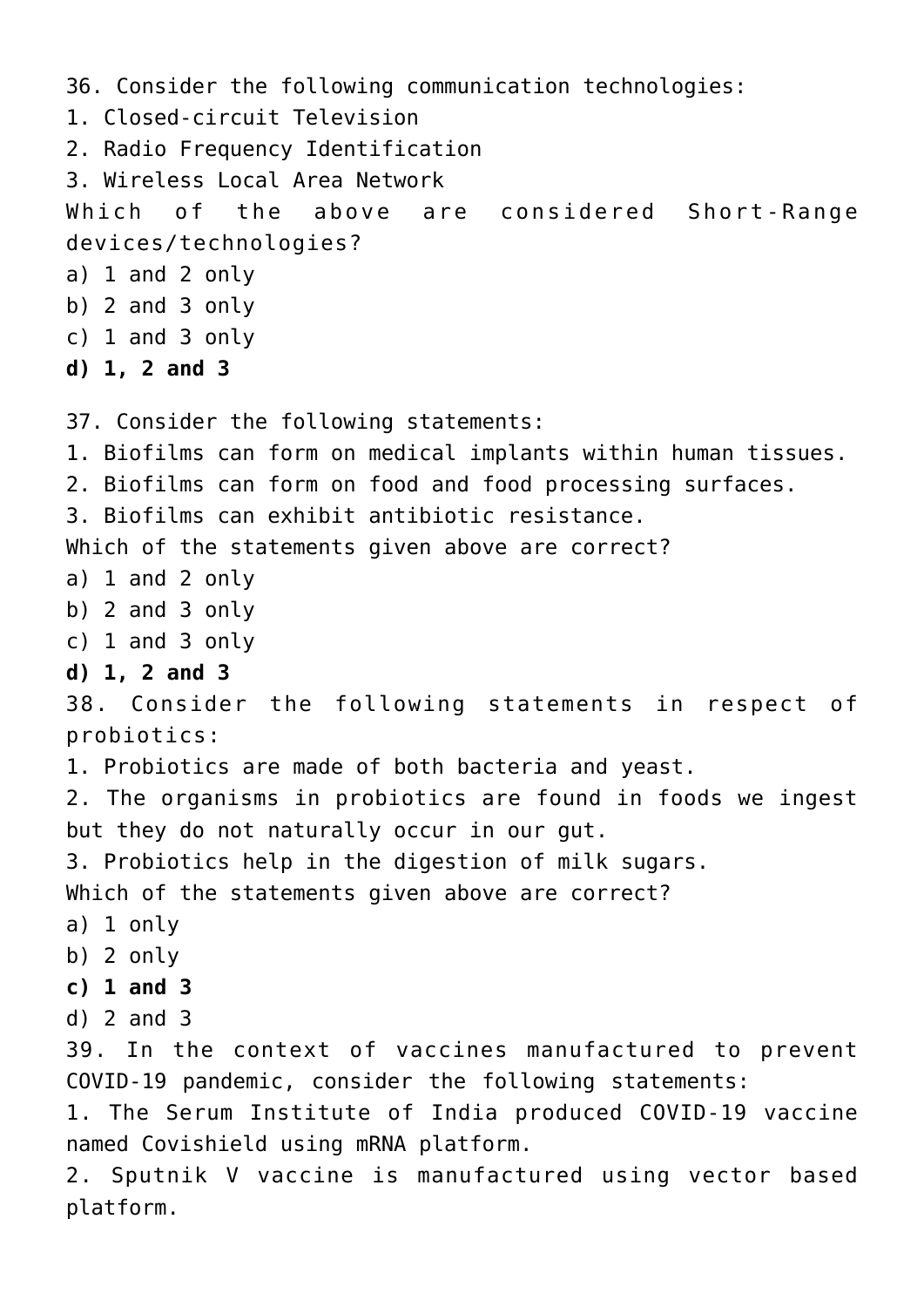3. COVAXIN is an inactivated pathogen based vaccine. Which of the statements given above are correct? a) 1 and 2 only **b) 2 and 3 only** c) 1 and 3 only d) 1, 2 and 3 40. If a major solar storm (solar-flare) reaches the Earth, which of the following are the possible effects on the Earth? 1. GPS and navigation systems could fail. 2. Tsunamis could occur at equatorial regions. 3. Power grids could be damaged. 4. Intense auroras could occur over much of the planet. 5. Forest fires could take place over much of the planet. 6. Orbits of the satellites could be disturbed. 7. Shortwave radio communication of the aircraft flying over Polar Regions could be interrupted. Select the correct answer using the codes given below: a) 1, 2, 4 and 5 only b) 2, 3, 5, 6 and 7 only **c) 1, 3, 4, 6 and 7 only** d) 1, 2, 3, 4, 5, 6 and 7 41. "Climate action tracker" which monitors the emission reduction pledges of different countries is a: **(a) database created by coalition of research organisations** (b) wing of "International Panel of Climate Change" (C) committees under "United Nations Framework Convention on Climate Change" (d) agency promoted and financed by United Nations environment Programme and world bank 42. consider the following statements: 1. "the Climate Group" is an international non-profit organization the drive climate action building large networks and runs them 2. the international energy agency in partnership with the climate group launched a global initiative"EP100" 3. EP100 brings together leading companies committed to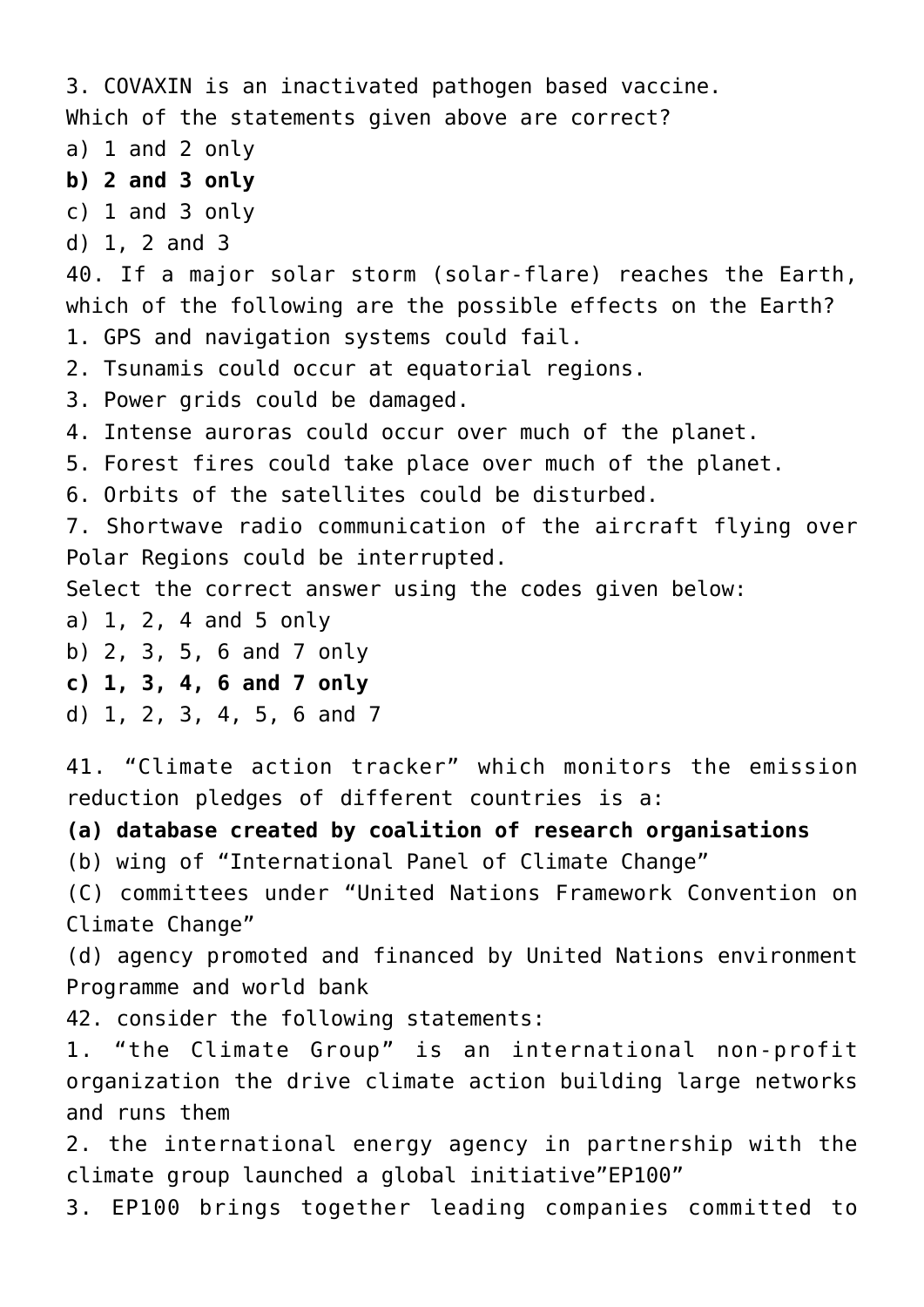driving innovation in energy efficiency and increasing competitiveness while delivering on emission reduction goals. 4. some Indian companies are members of EP100 5. the international energy agency Is the secretariat to the "Under2 Coalition" Which of the statements given above are correct? (a) 1,2,4 and 5 **(b) 1,3 and 4** (c) 2,3 and 5 (d) 1,2,3,4, and 5 43. "If rainforests and tropical forests are the lungs of the earth, then surely wetlands best reflects the above statement? (a) the water cycle in wetlands involves surface ruoff, subsoil percolation and evaporation (b) algae form the nutrient base upon which fish, molluscs, birds reptiles and mammals thrive (c) wetlands play a vital role in maintaining sedimentation balance and soil stabilization **(d)Aquatic plants absorb heavy metals and excess nutrients** 44. in the context of WHO air quality Guidelines consider the following statements: 1. the 24 hour mean of PM2.5 should not exceed 15µ/m<sup>3</sup> and annual mean of PM2.5 should not exceed  $5\mu q/m^3$ 2. in a year, the highest levels of ozone pollution occur during the periods of inclement weather 3. PM10can penetrate the lung barrier and enter the bloodstream 4. excessive ozone in the air can trigger asthma Which of the statements given above are correct? (a) 1,3 and 4 (b) 1 and 4 only **(c) 2,3 and 4** (d) 1 and 2 only

45. With reference to "Gucchi" sometimes mentioned in the news, consider the following statements;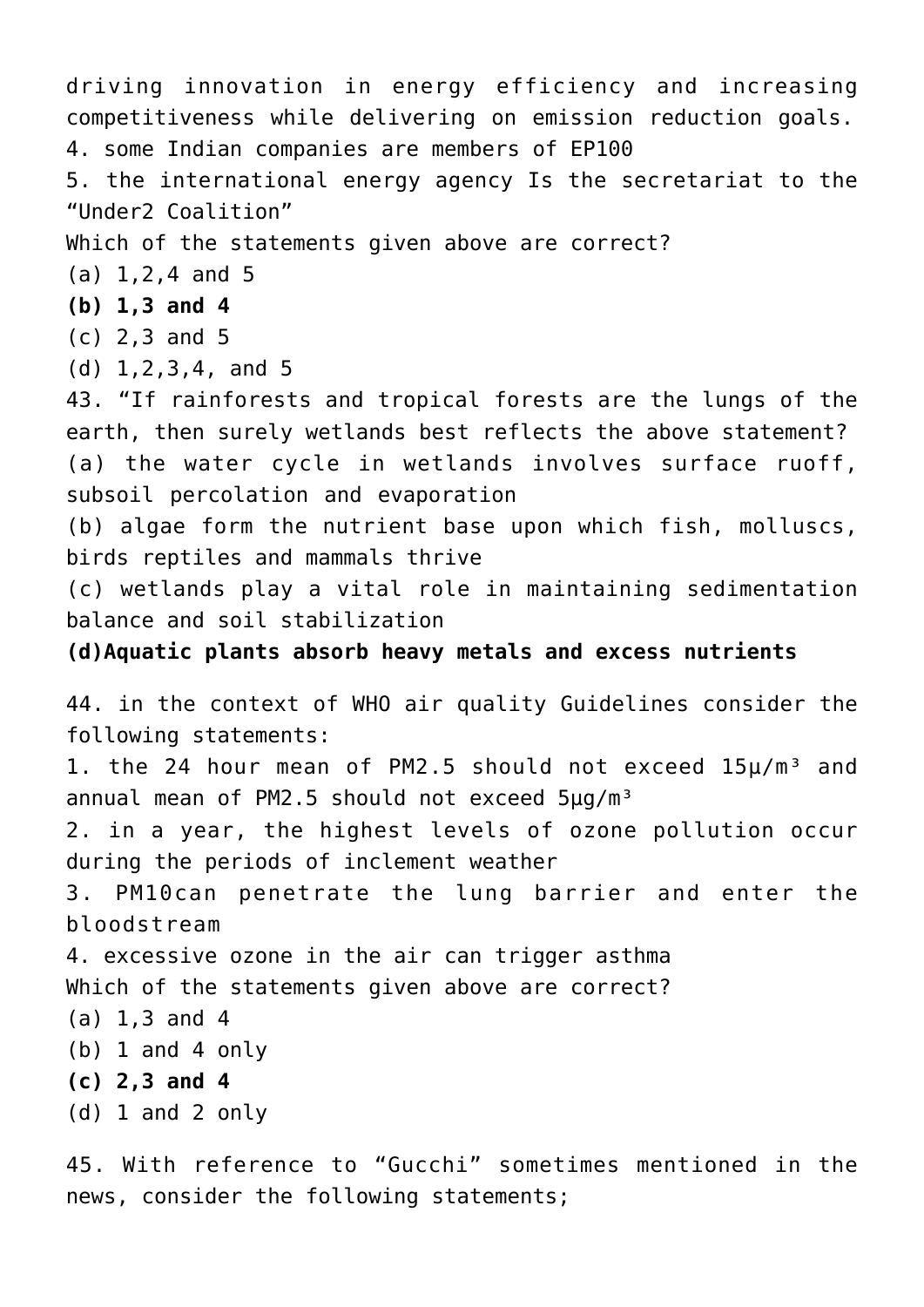1. It is a fungus.

2. it grows in some Himalayan forest areas.

3. It is commercially cultivated in the Himalayan foothills of north-eastern India.

Which of the statement given above is correct?

- (a) 1 only
- (b) 3 only
- **(c) 1 and 2**
- (d) 2 and 3

46. With reference to polythene terephthalate, the use of which is so widespread in our daily lives, consider the following statements:

1. Its fibres can be blended with wool and cotton fibres to reinforce their properties.

2. Containers made of it can be used to store any alcoholic beverage.

3. bottles made of it can be recycled into other products.

Which of the statement given above are correct?

- **(a) 1 and 3**
- (b) 2 and 4
- (c) 1 and 4
- **(d) 2 and 3**

47. which of the following is not a bird?

- **(a) Golden Mahseer**
- (b) Indian Nightjar
- (c) Spoonbill
- (d) White Ibis

48. which of the following are nitrogen-fixing plants?

- 1. Alfalfa
- 2. Amaranath
- 3. Chickpea
- 4. Clover
- 5. Purslane (Kulfa)
- 6. Spinach

Select the correct answer using the code given below: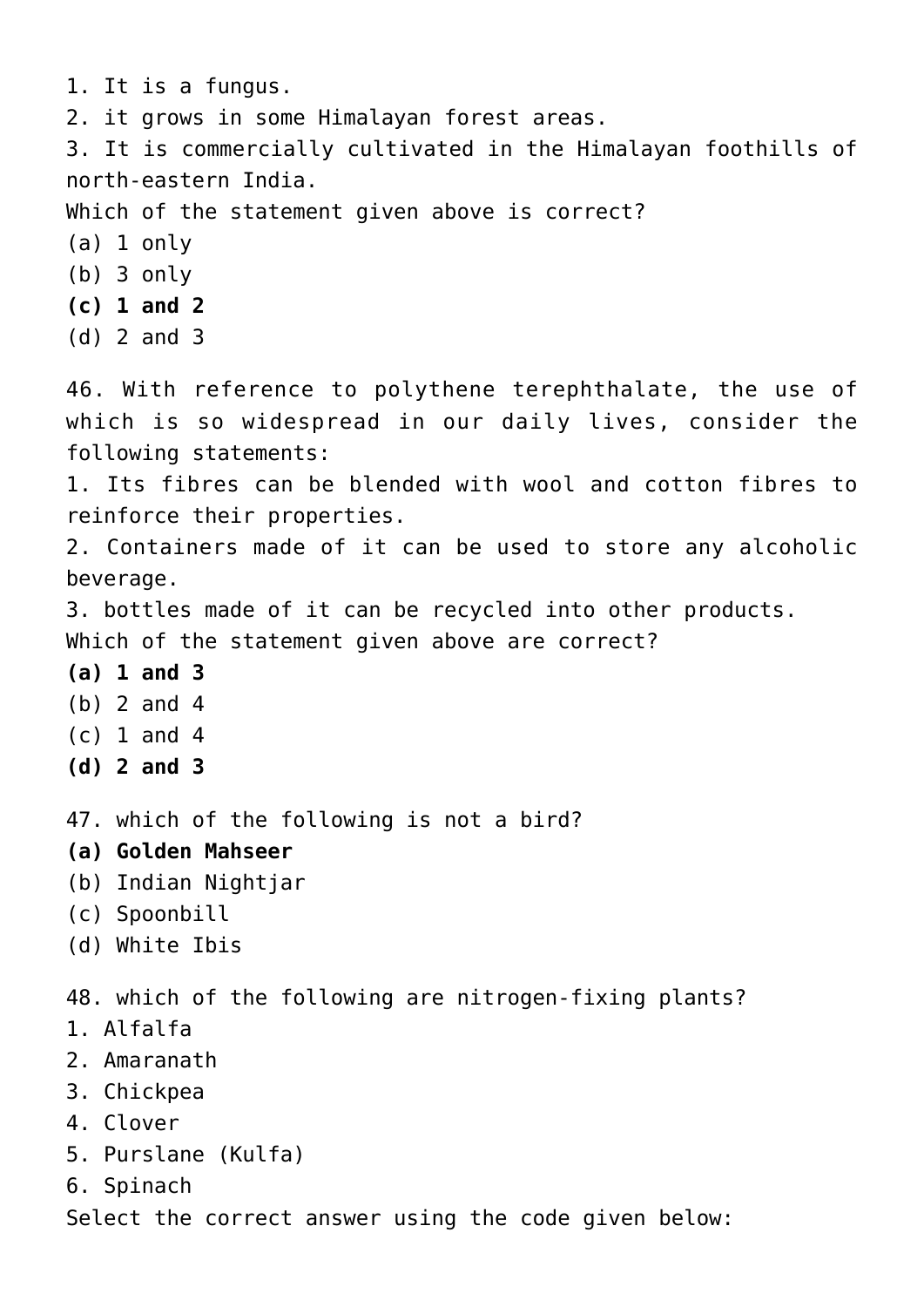**(a) 1, 3 and 4 only** (b) 1,3,5 and 6 only (c) 2,4,5 and 6 only (d) 1,2,4,5 and 6 49. "Biorock technology" is talked about in which one of the following situations? **(a) Restoration of damaged coral reefs** (b) development of building materials using plants residues (c) identification of areas for exploration/extraction of shale gas (d) providing salt licks for wild animals in forest/protected areas 50. The "Miyawaki method" is well known for the: (a) promotion of commercial farming in arid and semi-arid areas (b) developments of garden using genetically modified flora **(c) Creation of mini forests in urban areas** (d) harvesting wind energy o coastal areas on sea surfaces 51. in the government of India act 1919, the functions of provincial government were divided into "reserved" and "transferred" subjects. Which of the following were treated as "reserved" subjects? 1. Administration of justice 2. Local self-government 3. land revenue 4. police Select the correct answer using code given below: (a) 1,2and 3 (b) 2,3 and 4 **(c) 1,3 and 4** (d) 1,2 and 4 52. In medieval India, the term "Fanam" referred to: (a) Clothing **(b) Coins**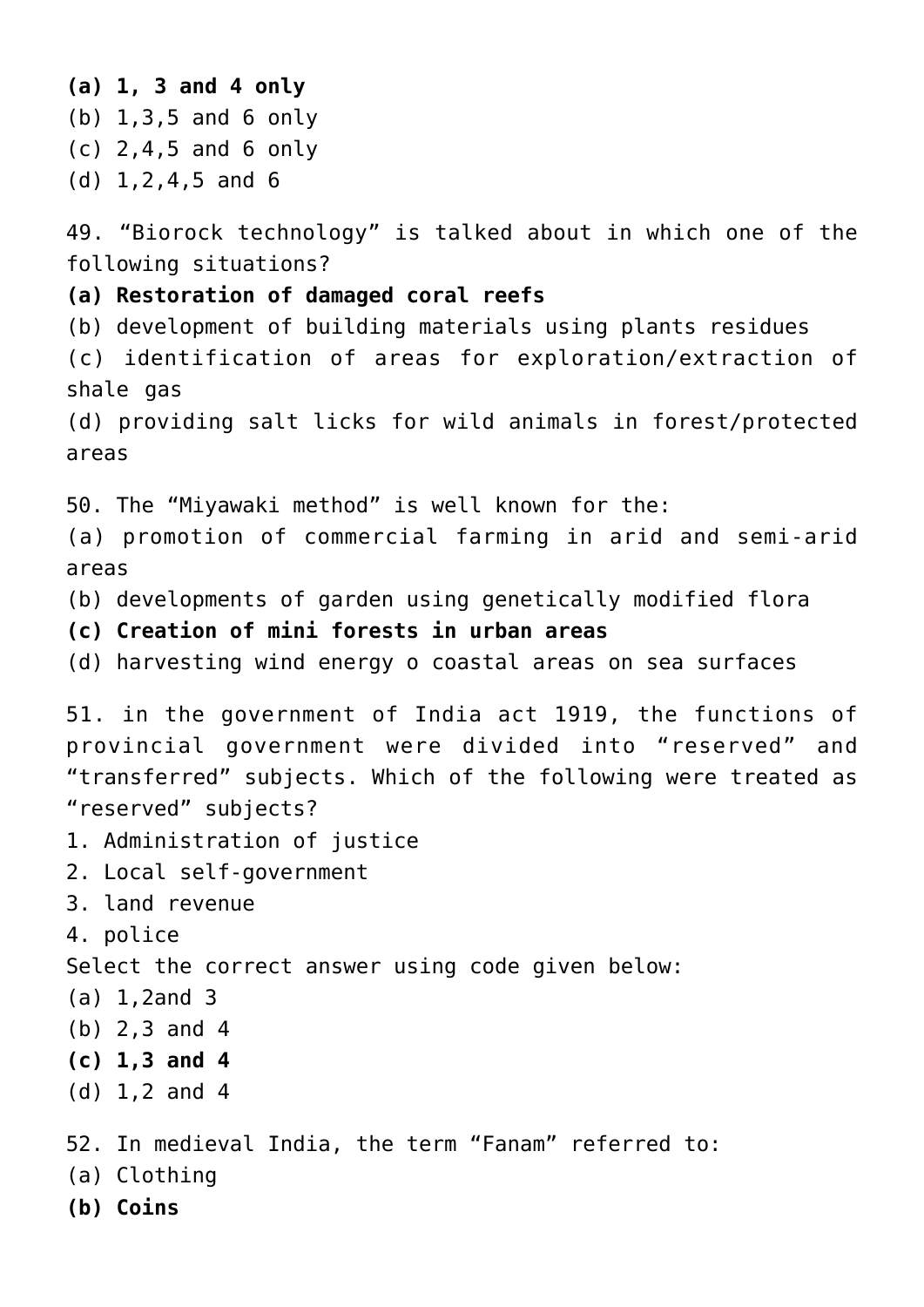(c) Ornaments

(d) Weapons

53. consider the following freedom fighters:

1. Barindra Kumar Ghosh

2. Jogesh Chnadra Chatterjee

3. Rash Behari Bose

Which of the above was/were actively associated with the Ghadar party?

- (a) 1and 2
- (b) 2 only
- (c) 1 and 3
- **(d) 3 only**

54. with reference to the proposals of cripps Mission, consider the following statements:

1. the constituent assembly would have members nominated by the provincial assemblies as well as the princely states

2. any Province, which is not prepared to accept the new constitution would have right to sign a separate agreement with Britain regarding its future state.

Which of the statements given above is/are correct?

- (a) 1 only
- **(b) 2 only**
- (c) Both 1 and 2
- (d) Neither 1 nor 2

55. with reference to Indian History, consider the following texts:

- 1. Nettipakarana
- 2. Parishishtaparvan
- 3. Avadanashataka

4. Trishashtilakshana Mahapurana

Which of the above are Jaina texts?

- (a) 1,2 and 3
- **(b) 2 and 4 only**
- (c) 1,3 and 4
- (d) 2,3 and 4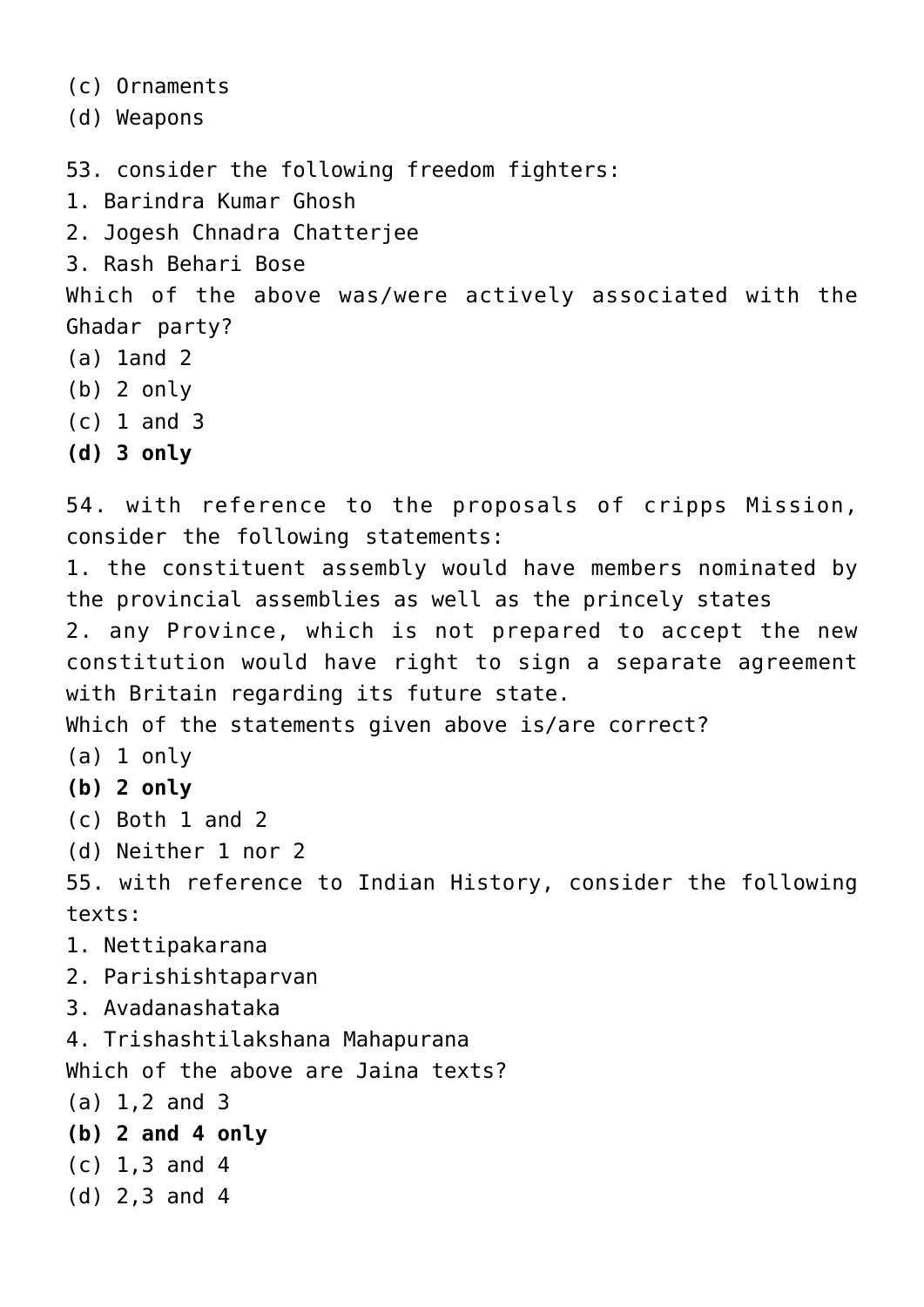56. with reference to Indian history, consider the following pairs: 1. Aryadeva-Jaina scholar 2. Dignaga-Buddhist scholar 3. Nathamuni-Vaishnava scholar How many pairs given above are correctly matched? (a) None of the pairs (b) Only one pair **(c) Only two pairs** (d) All three pairs 57. with reference to Indian history, consider the following statements: 1. the first Mongol invasion of India happened during the reign of Jalal-ud-din Khalji. 2. during the reign of Ala-ud-din Khalji, one Mongol assault marched up to Delhi and Besieged the city 3. Muhammad-bin-Tughlaq temporarily lost portions of northwest of his kingdom to Mongols. Which of the statements given above is/are correct? (a) 1 and 2 **(b) 2 only** (c) 1 and 3 (d) 3 only 58. with reference to Indian History, who of the following were known as "Kulah-Daran"? (a) Arab Merchants (b) Qalandars (c) Persian calligraphists **(d) Sayyids** 59. with reference to Indian History, consider the following statements: 1. the Dutch established their factories/warehouses on the east coast on lands granted to them by Gajapati rulers. 2. Alfonso de Albuquerque captured Goa from the Bijapur Sultanate

3. the English East India company established a factory at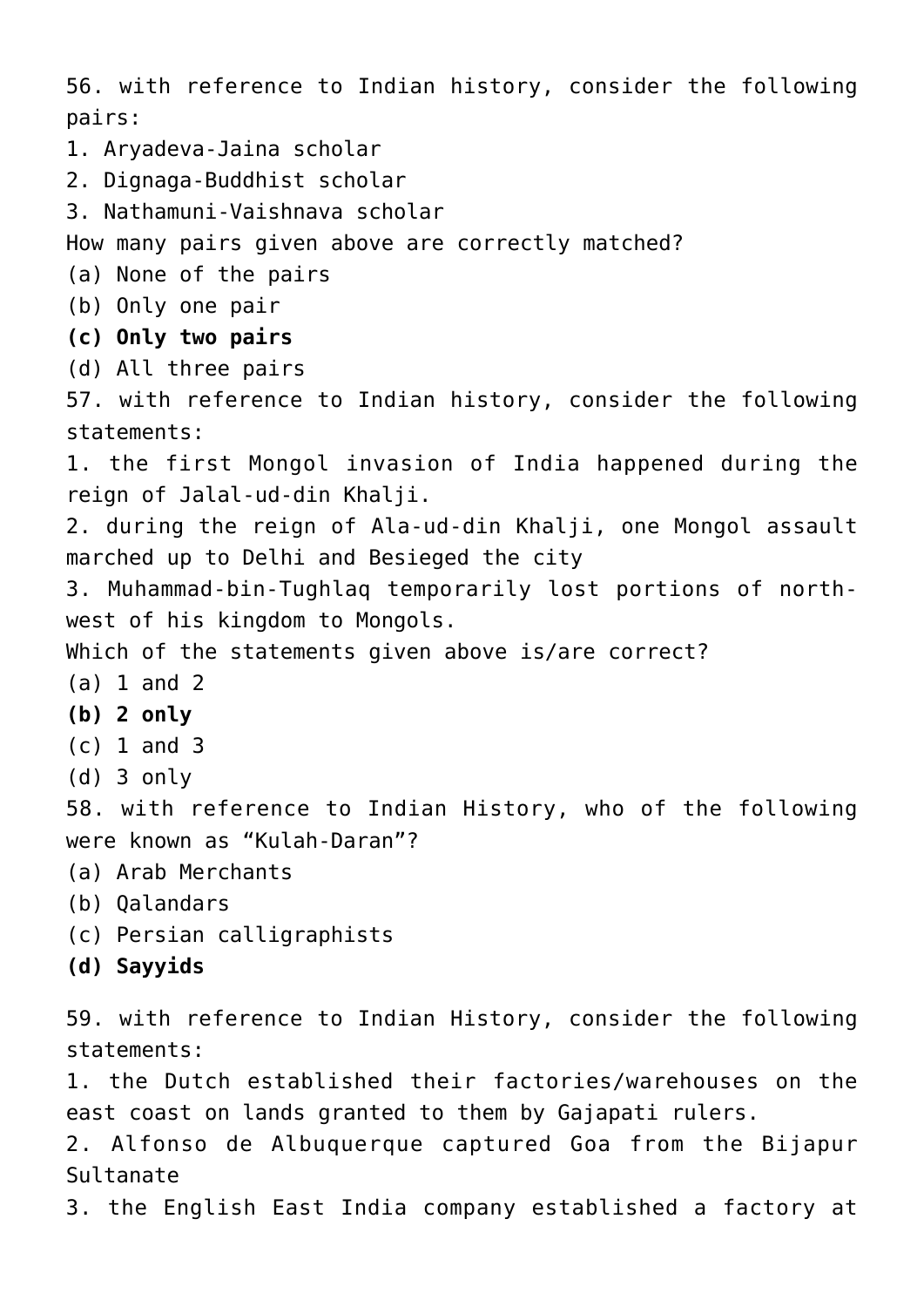Madras on a plot of land leased from a representative of the vijanagara empire. Which of the statements given above are correct? (a) 1 and 2 only **(b) 2 and 3 only** (c) 1 and 3 only (d) 1,2 and 3 60. According to Kautilya's Arthashastra, which of the following are correct? 1. a person could be a slave as a result of judicial punishment. 2. if a female slave bore her master a son, she was legally free. 3. if a son born to female slave was fathered by her master, the son was entitled to the legal status of the master's son Which of the statements given above is/are correct? **(a) 1 and 2 only** (b) 2 and 3 only (c) 1 and 3 only (d) 1, 2 and 3

### **[CLICK HERE FOR CSAT ANSWER KEY](https://journalsofindia.com/wp-content/uploads/2022/06/CSP-2022-CSAT-paper-Ans-Key-final-16-6-2022.pdf)**

61. consider the following statements: 1. tight monetary policy of US federal reserve could lead to capital flight. 2. capital flight might increase the interest cost of firms with existing external commercial borrowings (ECB's) 3. devaluation of domestic currency decreases the currency risk associated with ECB's Which of statements given above are correct? (a) 1 and 2 only (b) 2 and 3 only (c) 1 and 3 only **(d) 1,2 and 3** 62. consider the following states: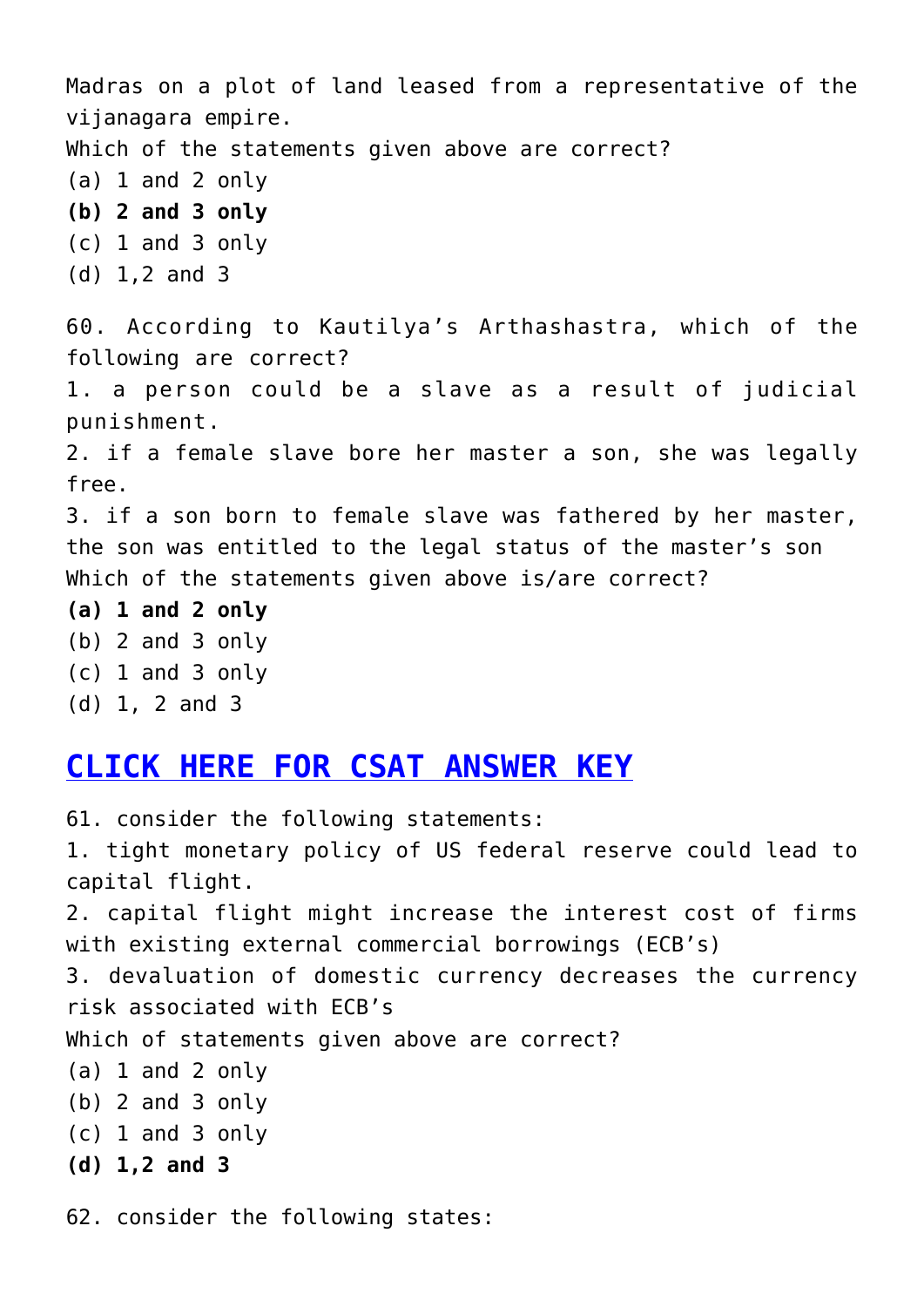1. Andhra Pradesh 2. Kerala 3. Himachal Pradesh 4. Tripura How many of the above are generally known as tea-producing states? (a) Only one state **(b) Only two states** (c) Only three states (d) All four states 63. consider the following statements: 1. In India, credit rating agencies are regulated by Reserve Bank of India. 2. the rating agency popularly known as ICRA is a public limited ompany. 3. brickwork ratings is an Indian credit rating agency. Which of the following statements given above are correct? (a) 1 and 2 only **(b) 2 and 3 only** (c) 1 and 3 only (d) 1,2 and 3 64. with reference to the 'Banks Board Bureau (BBB)', which of the following statements are correct? 1. the governor of RBI is the Chairman BBB 2. BBB recommends for the selection of heads for public sector banks. 3. BBB helps the public sector Banks in developing strategies and capital raising plans. Select the correct answer using the code given below: (a) 1 and 2 only **(b) 2 and 3 only** (c) 1 and 3 only (d) 1,2 and 3

65. with reference to the convertible bonds, consider the following statements: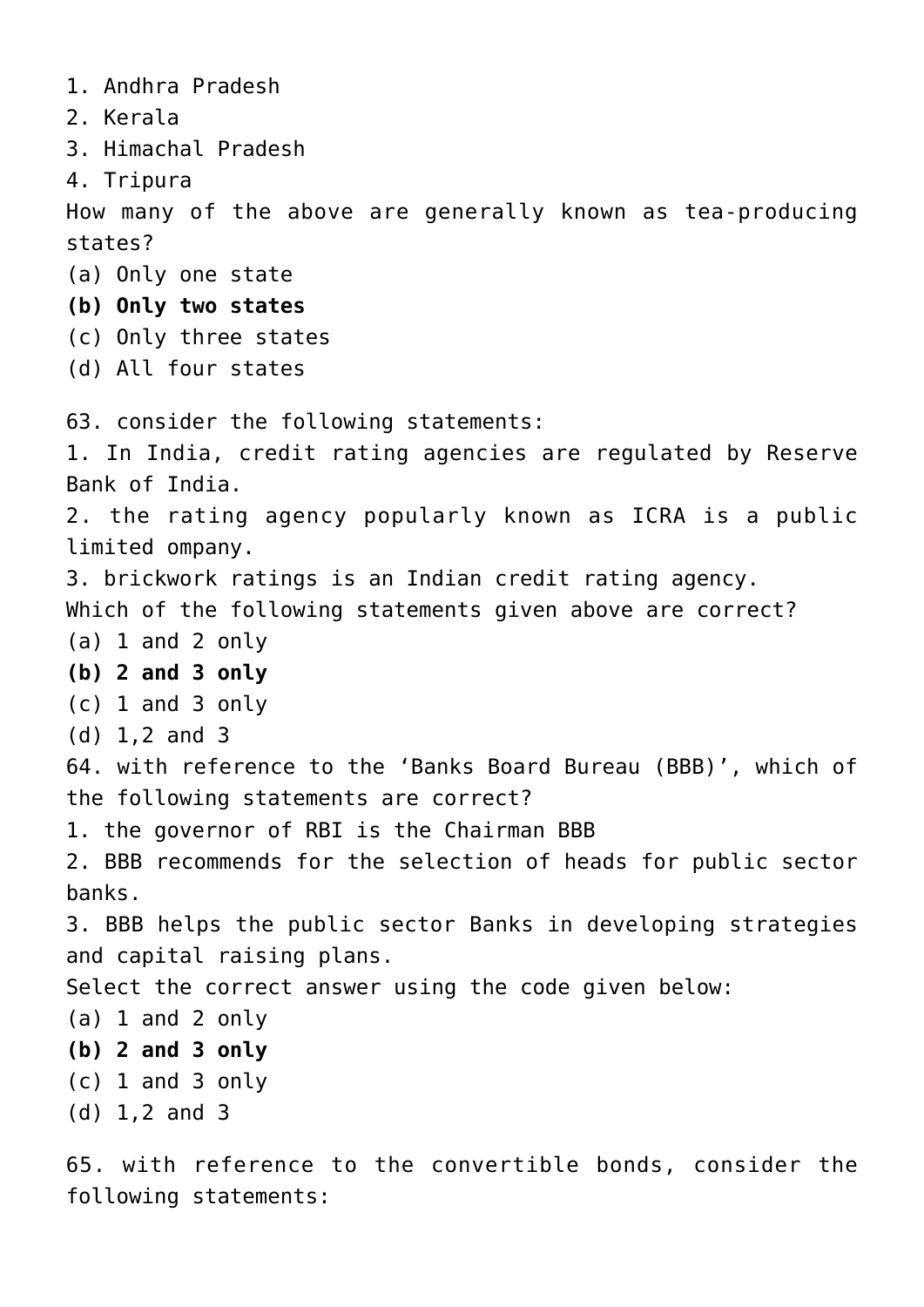1. as there is an option to exchange the bond for equity, convertible bonds pay a lower rate of interest. 2. the option to convert to equity affords the bond holders a degree of indexation to rising consumer prices Which of the statements given above is/are correct? (a) 1 only (b) 2 only **(c) Both 1 and 2** (d) Neither 1 nor 2 66. consider the following: 1. Asian Infrastructure Investment Bank 2. Missile Technology Control Regime 3. Shanghai Cooperation Organization India is a member of which of the above? (a) 1 and 2 only (b) 3 only (c) 2 and 3 only **(d) 1,2 and 3** 67. consider the following statements: 1. Vietnam has been one of the fastest growing economies in the world in the recent years. 2. Vietnam is led by a multi-party political system. 3. Vietnam's economic growth is linked to its integration with global supply chains and focus on exports. 4. for a long time Vietnam's low labour costs and stable exchange rates have attracted global manufacturers. 5. Vietnam has the most productive e-service sector in the Indo-Pacific region. Which of the statements given above are correct? (a) 2 and 4 (b) 3 and 5 **(c) 1,3 and 4** (d) 1 and 2 68. in India, which one of the following is responsible for maintaining price stability by controlling inflation? (a) Department of Consumer Affairs (b) Expenditure Management Commission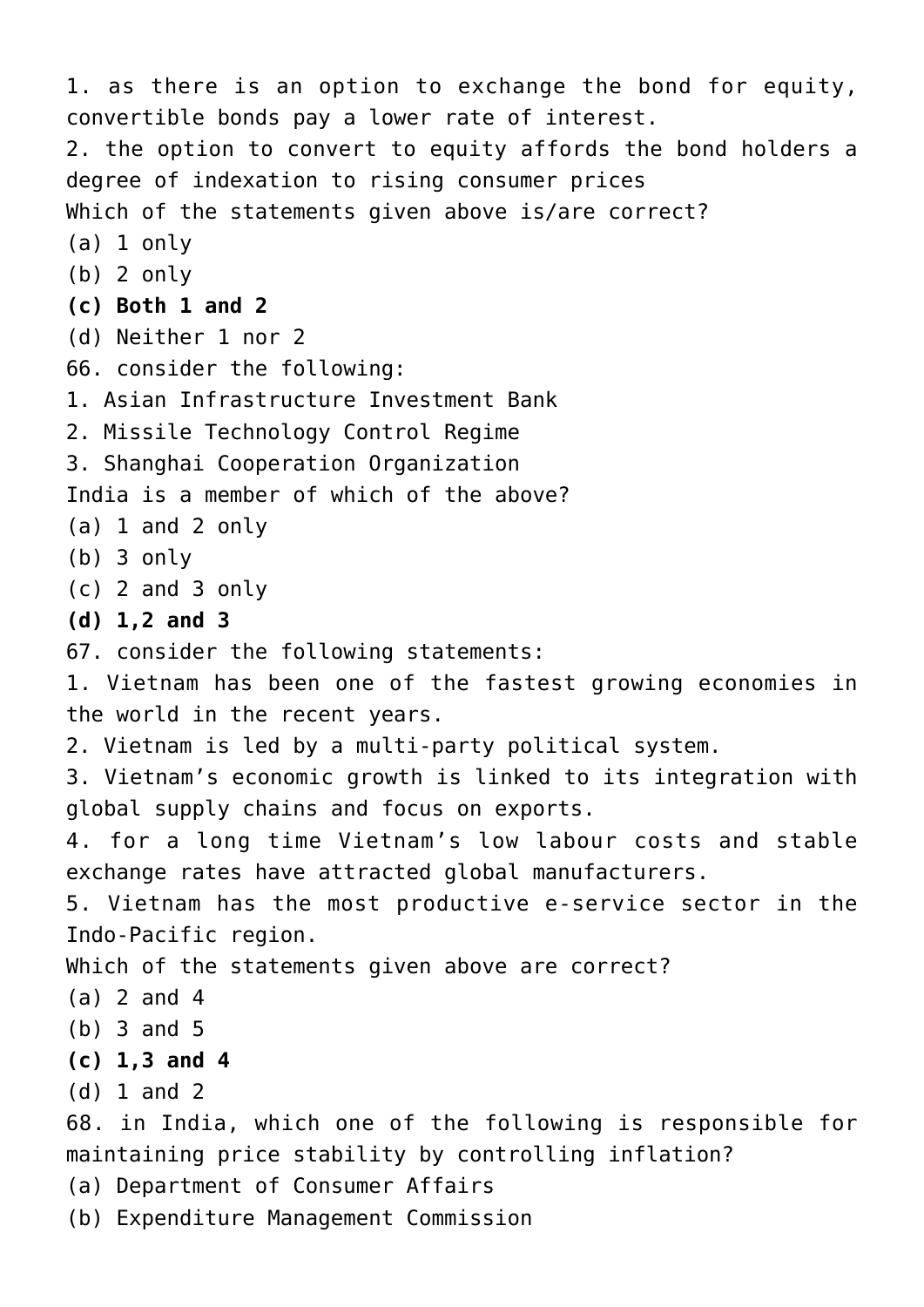(c) Financial Stability and Development Council.

**(d) Reserve Bank of India.**

69. with reference to Non-Fungible Tokens (NFT's), consider the following statements: 1. they enable the digital representation of physical assets. 2. they are unique cryptographic tokens that exist on block chain. 3. they can be traded or exchanged at equivalency and therefore can be used as a medium of commercial transactions. Which of the statements given above are correct? (a) 1 and 2 only (b) 2 and 3 only (c) 1 and 3 only **(d) 1,2 and 3** 70. consider the following pairs: Reservoirs States 1. Ghataprabha – Telangana 2. Gandhi Sagar – Madhya Pradesh 3. Indira Sagar – Andhra Pradesh 4. Maithon – Chhattisgarh How many pairs given above are not correctly matched? (a) Only one pair (b) Only two pairs **(c) Only three pairs** (d) All of four pairs 71. in India, which one of the following compiles information on industrial disputes closures, retrenchments and lay-offs in factories employing workers? (a) Central Statistics Office (b) Department for Promotion of Industry and Internal Trade **(c) Labour Bureau** (d) National Technical Manpower Information System 72. in India, what is the role of the coal controller's Organization (CCO)?

1. CCO is the major source of coal statistics in Government of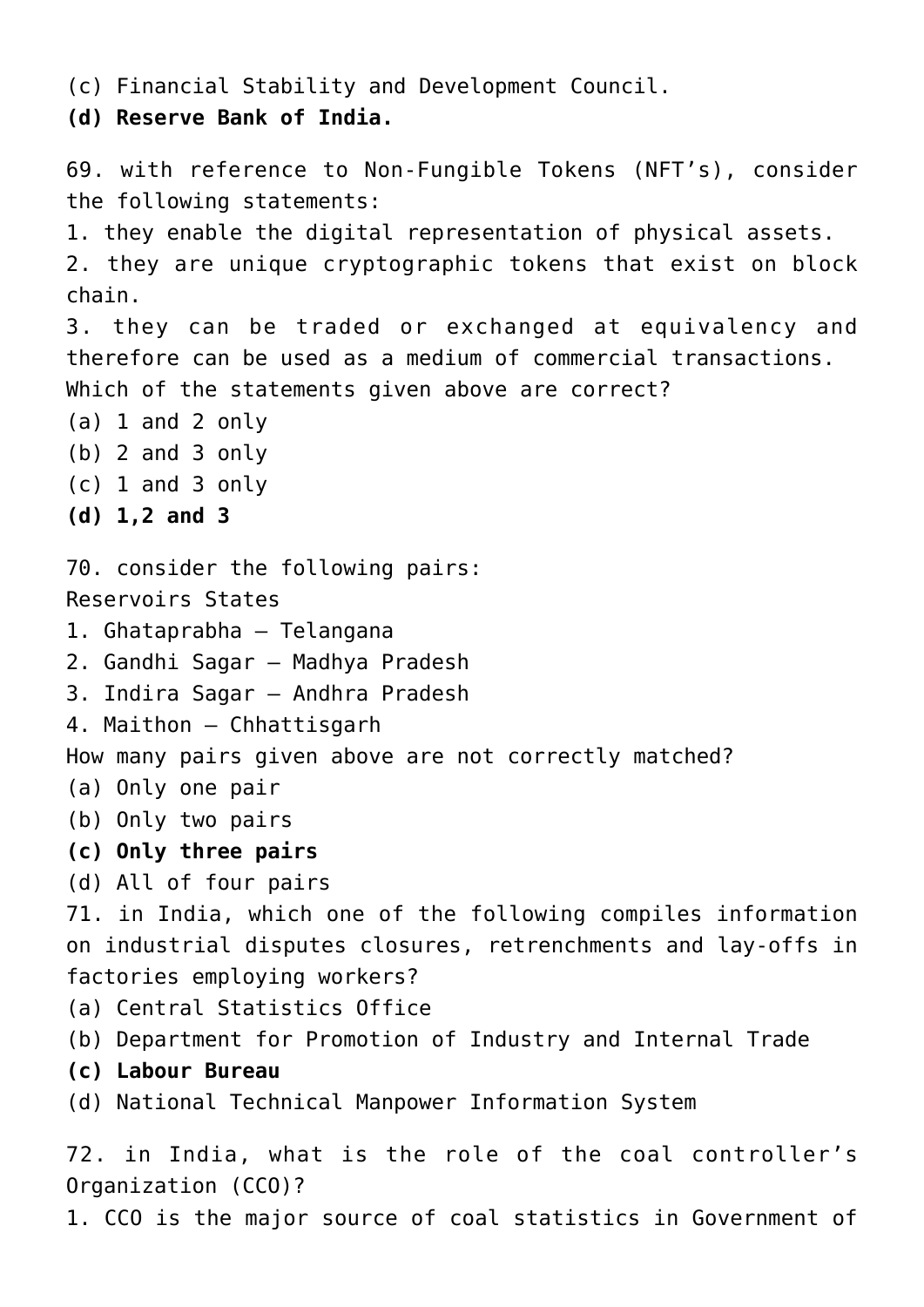India.

2. It monitors progress of development of captive coal/Lignite Blocks. 3. it hears any objection to government's notification relating to acquisition of coal bearing areas. 4. it ensures that coal mining companies deliver the coal to end users in the prescribed time. Select the correct answer using the code given below: **(a) 1,2 and 3** (b) 3 and 4 only (c) 1 and 2 only (d) 1,2 and 4 73. if a particular area is brought under the fifth schedule of the constitution of India, which one of the following statements best reflects the consequences of it? **(a) this would prevent the transfer of land of tribal people to non-tribal people** (b) this would create a local self-governing body in that area (c) this would convert that area into a union territory (d) the state having such areas would be declared a special category state 74. consider the following statements: 1. the Indian Sanitation coalition is a platform to promote sustainable sanitation and is funded by the government of India and the world Health Organization. 2. the National Institute of Urban Affairs is an apex body of the ministry of housing and Urban Affairs in Government of India and provides innovative solutions to address the challenges of urban India. Which of the statement given above is/are correct? (a) 1 only **(b) 2 only** (c) Both 1 and 2 (d) Neither 1 nor 2 75. which one of the following has been constituted under the environment (protection) Act, 1986? (a) Central Water Commission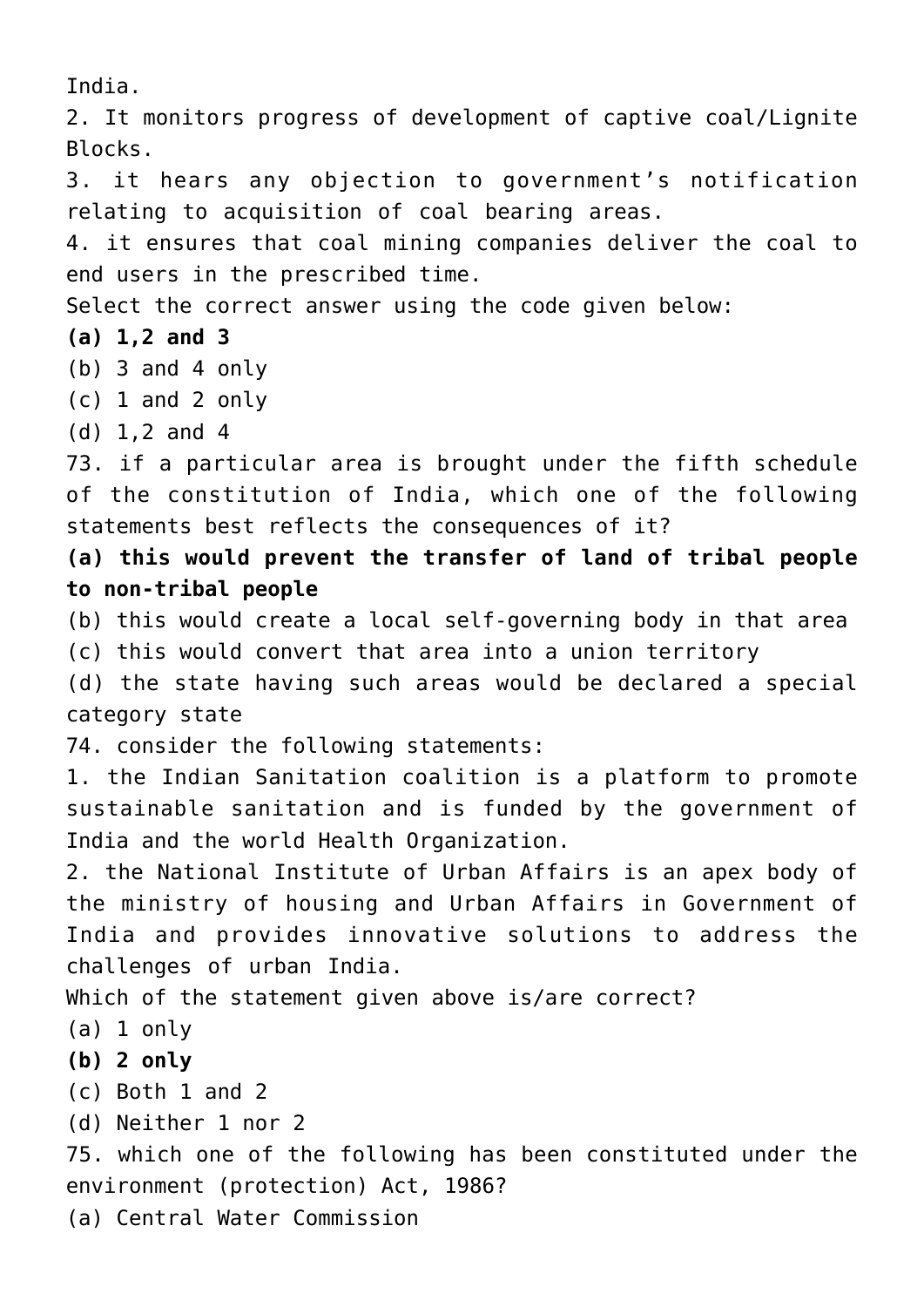(b) Central Ground Water Board **(c) Central Ground Water Authority** (d) National Water Development Agency 76. with reference to the "United Nations Credentials Committee", consider the following statements: 1. it is a committee set up by the UN security council and works under its supervision 2. it traditionally meets in March, June and September every year 3. It assess the credentials of all UN members before submitting a report to the general assembly for approval Which of the statement given above is/are correct? (a) 3 only **(b) 1 and 3** (c) 2 and 3 (d) 1 and 2 77. which one the following statements best describes the 'Polar Code'? **(a) it is an international code of safety for ships operating in polar waters** (b) it is the agreement of countries around the north pole regarding the demarcation of their territories in the polar region (c) it is a set of norms to be followed by the countries whose scientists under take research studies in the north pole and south pole (d) it is a trade and security agreement of the members' countries of the arctic council 78. with reference to united nations general assembly, consider the following statements: 1. the UN general assembly can grant observer status to the non-member states 2. inter-governmental Organisations can seek observer status in the UN general Assembly 3. permanent observers in the UN general assembly can maintain missions at the UN headquarters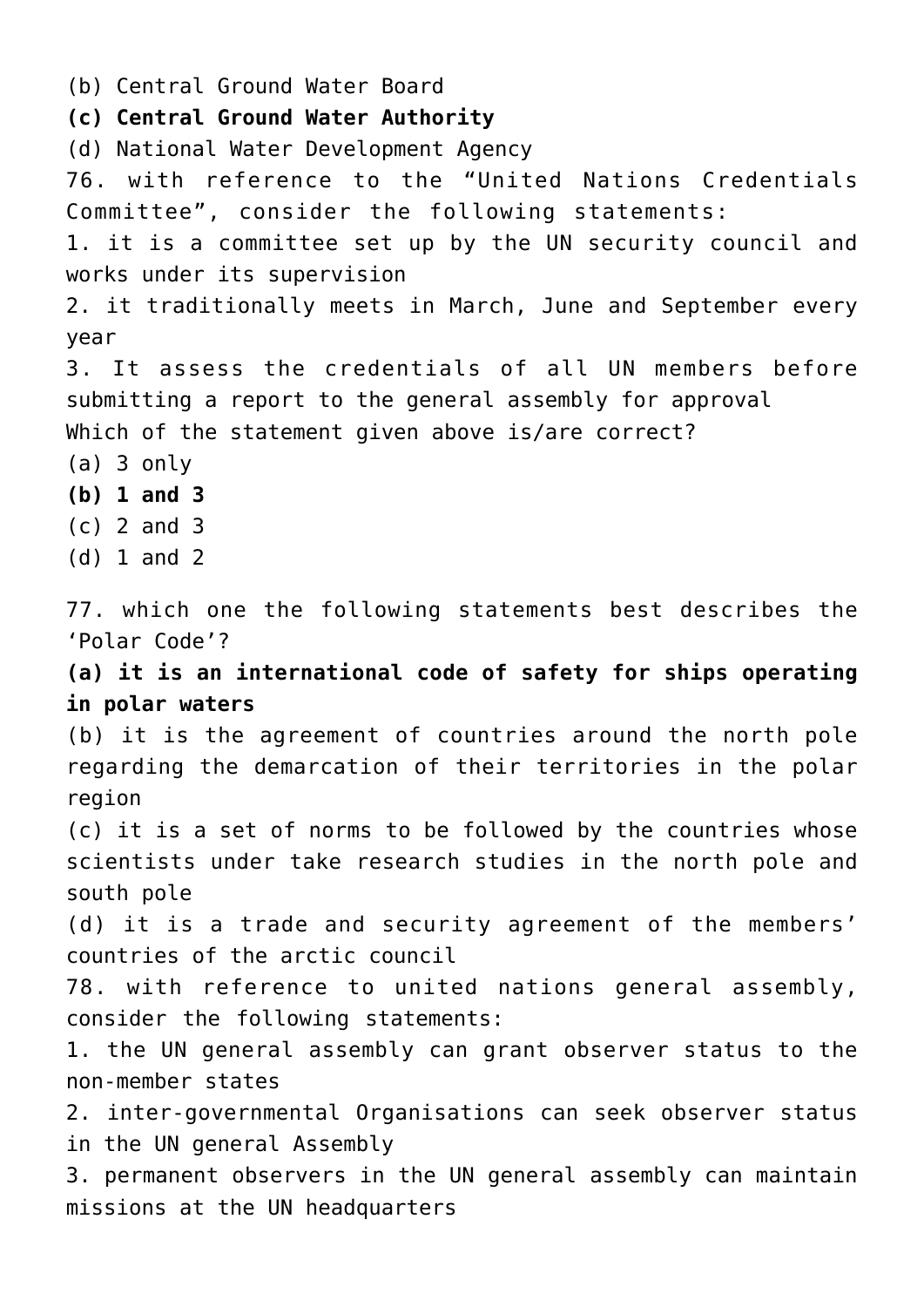Which one the statements given above are correct? (a) 1 and 2 only (b) 2 and 3 only (c) 1 and 3 only **(d) 1,2 and 3** 79. with reference to the "Tea Board "in India, consider the following statements: 1. the tea board is a statutory body 2. it is regulatory body attached to the ministry of agriculture and farmers' welfare 3. the tea boards head office is situated in Bengaluru 4. the board has overseas offices at Dubai and Moscow Which of the statements given above are correct? (a) 1 and 3 (b) 2 and 4 (c) 3 and 4 **(d) 1 and 4** 80. which one of the following describes the term "greenwashing"? **(a) conveying a false impression that a company's products are eco-friendly and environmentally sound** (b) non-inclusion of ecological/environmental costs in the annual financial statements of a country (c) ignoring the disastrous ecological consequences while undertaking infrastructure development (d) making mandatory provisions for environmental costs in a government project/programme 81. consider the following statements: 1. high clouds primarily reflects solar radiation and cool the surface of the earth 2. low clouds have a high absorption of the infrared radiation emanating from the Earth's Surface and thus cause warming effect Which of the statement given above is/are correct? (a) 1 only (b) 2 only (c) Both 1 and 2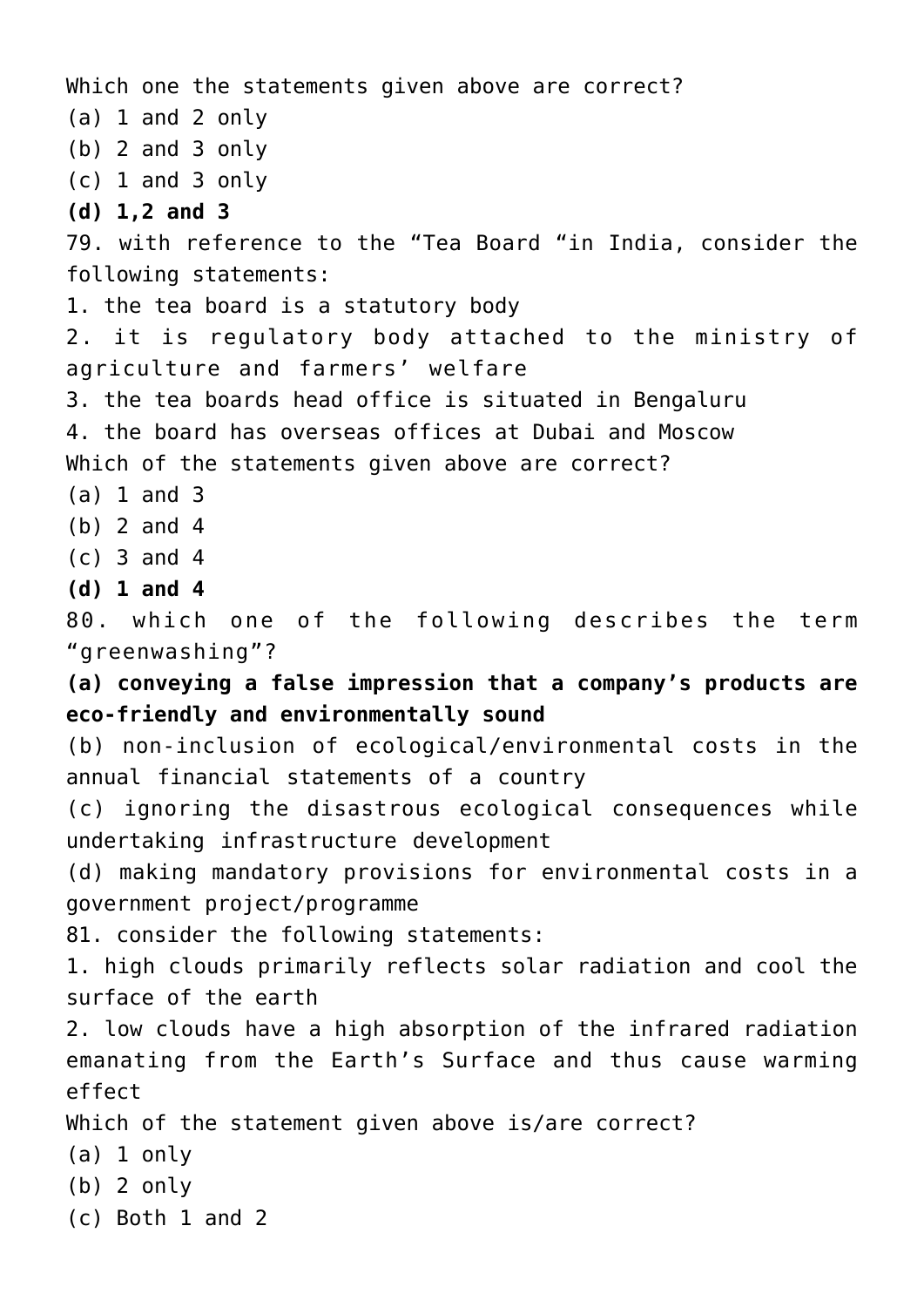**(d) Neither 1 nor 2** 82. consider the following statements: 1. Bidibidi is a large refugee settlement in north-western Kenya 2. some people who fled from South Sudan civil war live in Bidibidi 3. some people who fled from civil war in Somalia live in Dadaab refugee complex in Kenya Which of the statements given above are is/are correct? (a) 1 and 2 (b) 2 only **(c) 2 and 3** (d) 3 only 83. consider the following countries: 1. Armenia 2. Azerbaijan 3. Croatia 4. Romania 5. Uzbekistan Which of the above are members of the organization of Turkic states? (a) 1,2 and 4 (b) 1 and 3 **(c) 2 and 5** (d) 3,4 and 5 84. consider the following statements: 1. Gujrat has the largest solar park in India 2. Kerala has a fully solar powered international airport 3. Goa has the largest floating solar photovoltaic project in India Which of the statements given above is/are correct? (a) 1 and 2 **(b) 2 only** (c) 1 and 3 (d) 3 only 85. with reference to the united nations convention on the law

of sea, consider the following statements: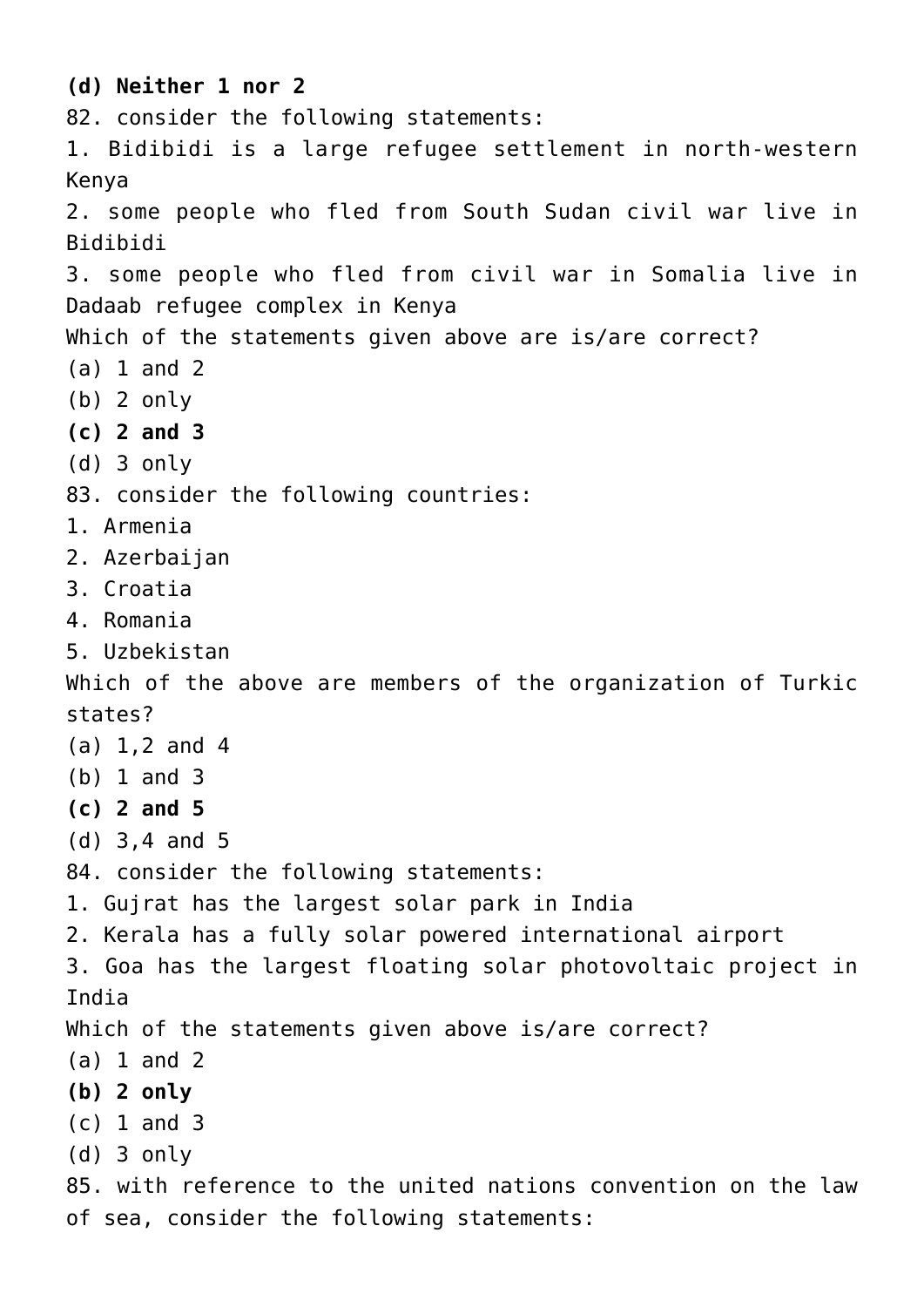1. a coastal state has the right to establish the breadth of its territorial sea up to a limit not exceeding 12 nautical miles, measured from baseline determined in accordance with the convention 2. ships of all states, whether coastal or land-locked, enjoy the right of innocent passage through the territorial sea 3. the exclusive economic zone shall not extend beyond 200 nautical miles from the baseline from which the breadth of the territorial sea is measured Which of the statements given above are correct? (a) 1 and 2 only (b) 2 and 3 only (c) 1 and 3 only **(d) 1,2 and 3** 86. which one of the following statements best reflects the issue with Senkaku Islands, sometimes mentioned in the news? (a) it is generally believed that they are artificial islands made by a country around south China sea **(b) China and Japan engage in maritime disputes over these islands in east China sea** (c) a permanent American military base has been set up there to help Taiwan to increase its defence capabilities (d) though international court of justice declared them as no man's land, some south-east Asian countries claim them 87. consider the following pairs: Country important reason for being in the news recently 1. Chad – setting up permanent military base by China 2. Guinea – suspension of constitution and government by military 3. Lebanon – severe and prolonged economic depression 4. Tunisia – suspension of parliament by president How many pairs given above are correctly matched? (a) Only one pair (b) Only two pairs **(c) Only three pairs** (d) all four pairs 88. consider the following pairs: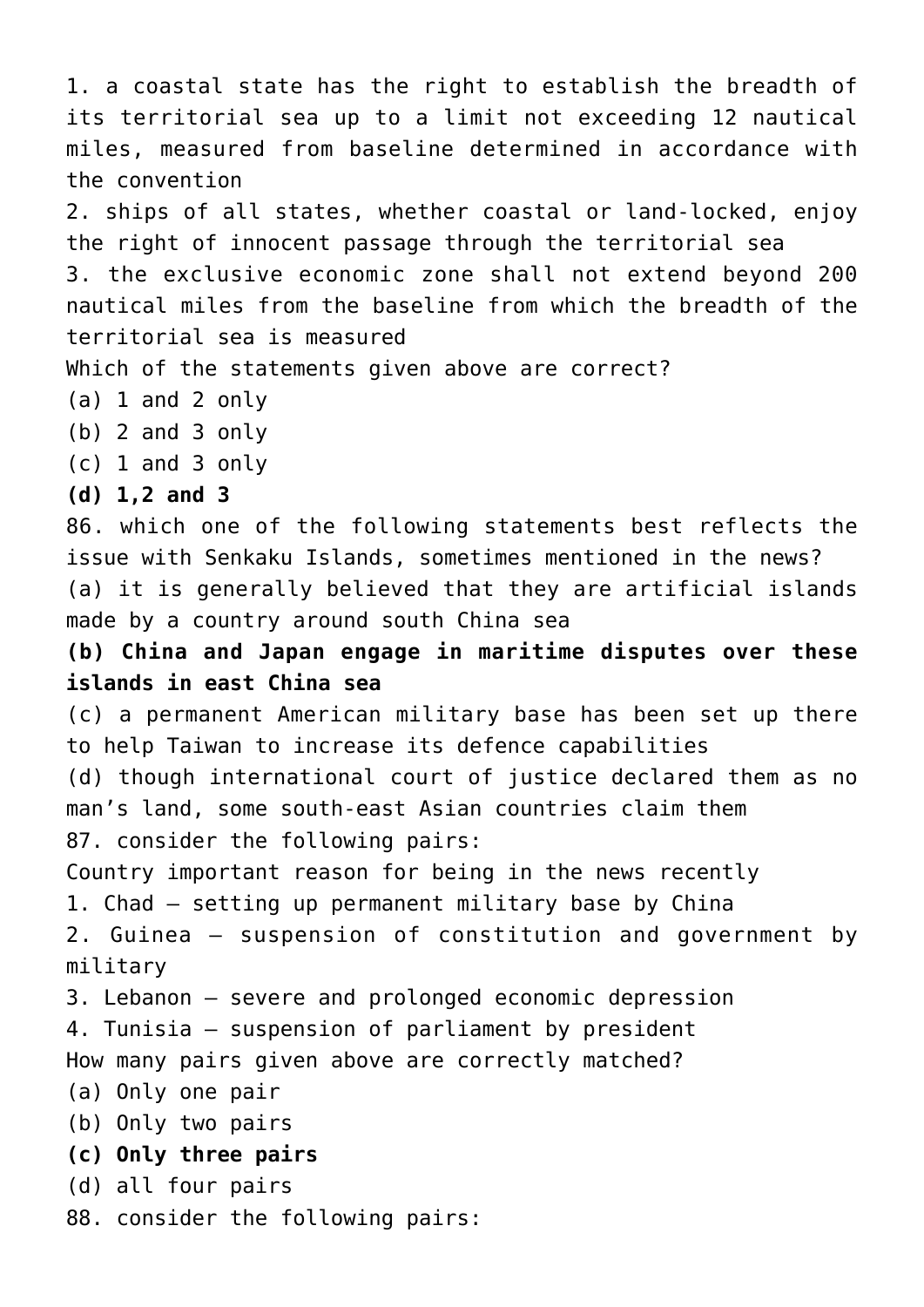Region often mentioned country 1. Anatolia – Turkey 2. Amhara – Ethiopia 3. Cabo Delgado – Spain 4. Catalonia – Italy How many pairs given above are correctly matched? (a) Only one pair **(b) Only two pairs** (c) Only three pairs (d) All four pairs 89. with reference to India laws about wild life protection, consider the following statements: 1. wild animals are the sole property of the government 2. when a wild animal is declared protected, such animal Is entitled for equal protection whether it is found in protected areas or outside 3. Apprehension of a protected wild animal becoming a danger to human life is sufficient ground for its capture or killing Which of the statements given above is/are correct? **(a) 1 and 2** (b) 2 only (c) 1 and 3 (d) 3 only 90. certain species of which one of the following organisms are well known as cultivators of fungi? **(a) Ant** (b) Cockroach (c) Crab (d) Spider 91. consider the following pairs: site of Ashoka's major rock edicts – location in the state of 1. Dhauli – Odisha 2. Erragudi – Andhra Pradesh 3. Jaugada – Madhya Pradesh 4. Kalsi – Karnataka How many pairs given above are correctly matched? (a) Only one pair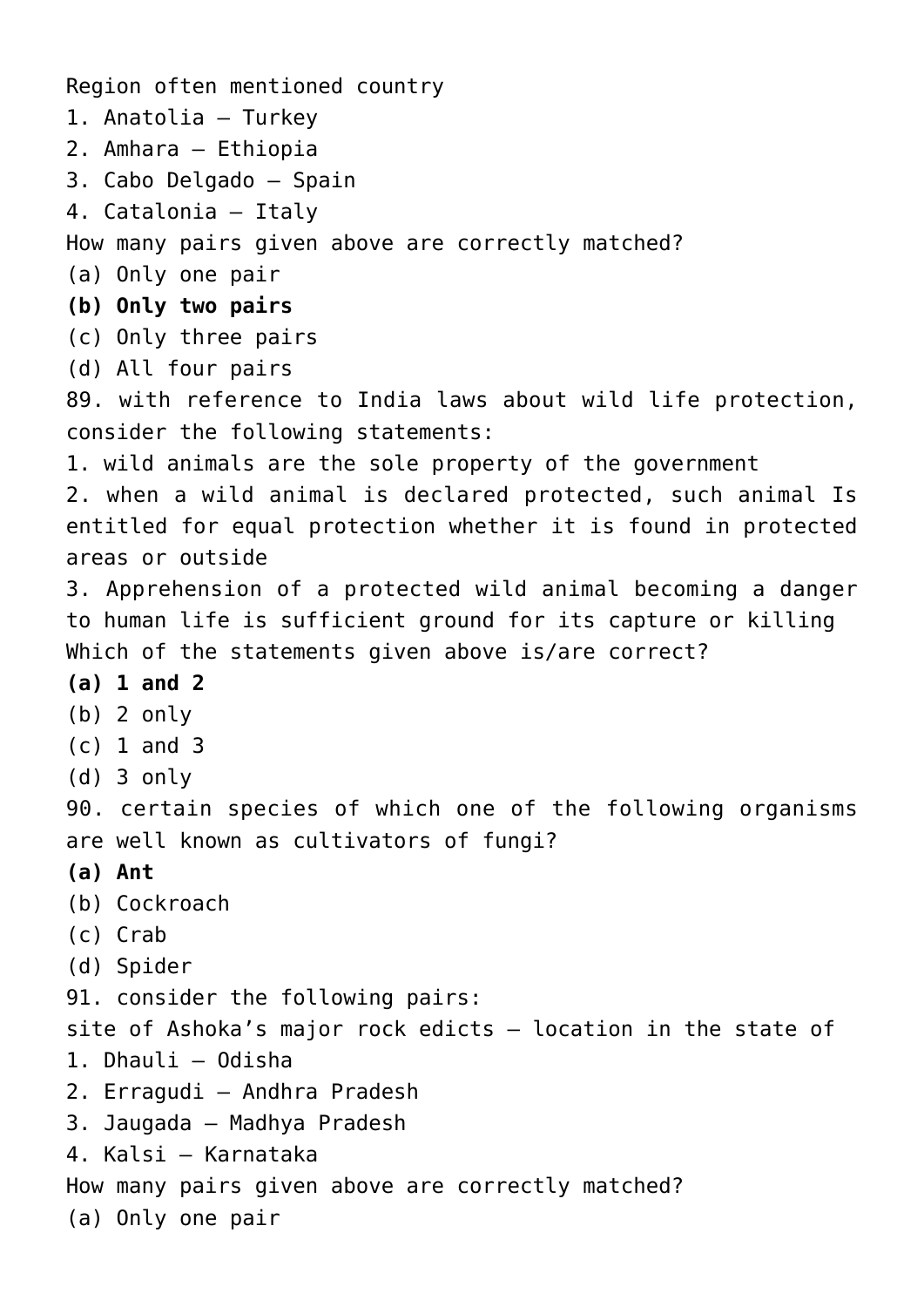**(b) Only two pairs** (c) Only three pairs (d) All four pairs 92. consider the following pairs: King – dynasty 1. Nannuka – Chandela 2. Jayashakti – Paramara 3. Nagabhatta 2 – Gurjara-Pratihara 4. Bhoaj – Rashtrakuta How many pairs given above are correctly matched? (a) Only one pair **(b) Only two pairs** (c) Only three pairs (d) All four pairs 93. which one of the following statements about Sangam literature in ancient South India is Correct? (a) Sangam poems are devoid of any reference to material culture **(b) the social classification of Varna was known to Sangam poets** (c) Sangam poems have no reference to warrior ethic (d) Sangam literature refers to magical forces as irrational 94. "Yogavasishta" was translated into Persian by Nizamuddin Panipati during the reign of: (a) Akbar (b) Humayun **(c) Shahjahan** (d) Aurangzeb 95. the world's second tallest statue in sitting pose of Ramanuja was inaugurated by the Prime minister of India at Hyderabad recently which one of the following statements correctly represents the teachings of Ramanuja? **(a) the best means of salvation was devotion** (b) Vedas are eternal, self-existent and wholly authoritative (c) logical arguments were essential means for the highest bliss

(d) Salvation was to be obtained through Meditation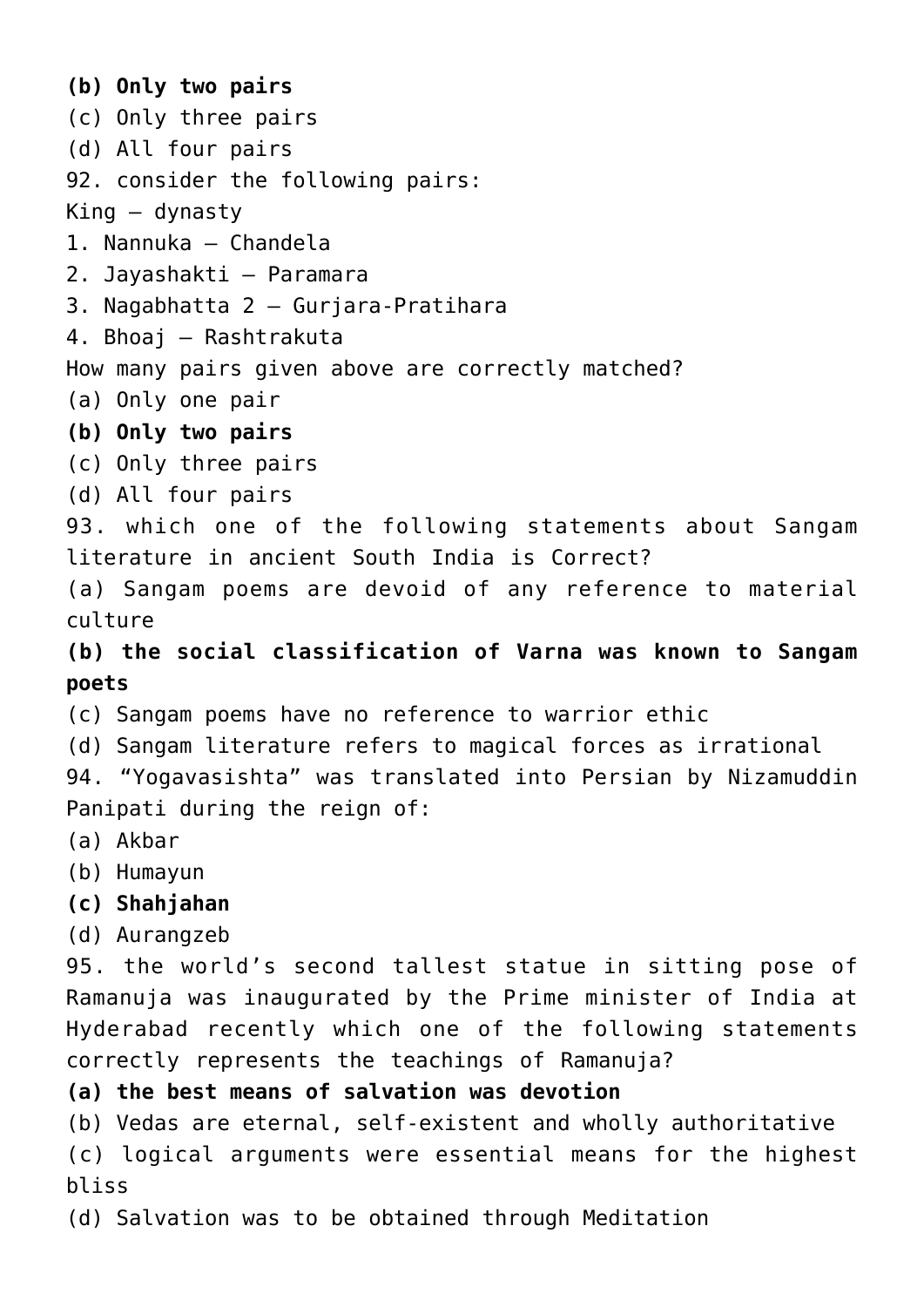96. the prime minister recently inaugurated the new circuit house near Somanath temple at Veraval. Which of the following statements are correct regarding Somanath Temple? 1. Somanath Temple is one of the Jyotirlinga Shrines 2. a description of Somanath Temple was given by Al-Biruni 3. Pran Prathistha was done by president S.Radhakrishan Select the correct answer using the code given below: **(a) 1 and 2 only** (b) 2 and 3 only (c) 1 and 3 only (d) 1,2 and 3 97. which one of the following statements best describes the role of B cells and T cells in the human body? (a) they protect the body from environmental allergies (b) they alleviate the body's pain and inflammation (c) they act as immunosuppressant's in the body **(d) they protect the body** 98. consider the following statements : 1. other than those made by humans nanoparticles do not exist in nature 2. nanoparticles of some metallic oxides are used in the manufacture of some cosmetics 3. nanoparticles of some commercial products which enter the environment are unsafe for humans Which of the statements given above is/are correct? (a) 1 only (b) 3 only (c) 1 and 2 **(d) 2 and 3** 99. consider the following statements: DNA barcoding can be a tool to: 1. Assets the age of plant or animal 2. Distinguish among species that look alike 3. Identify the undesirable animal or plant materials in processed foods Which one of the statements given above is/are correct? (a) 1 only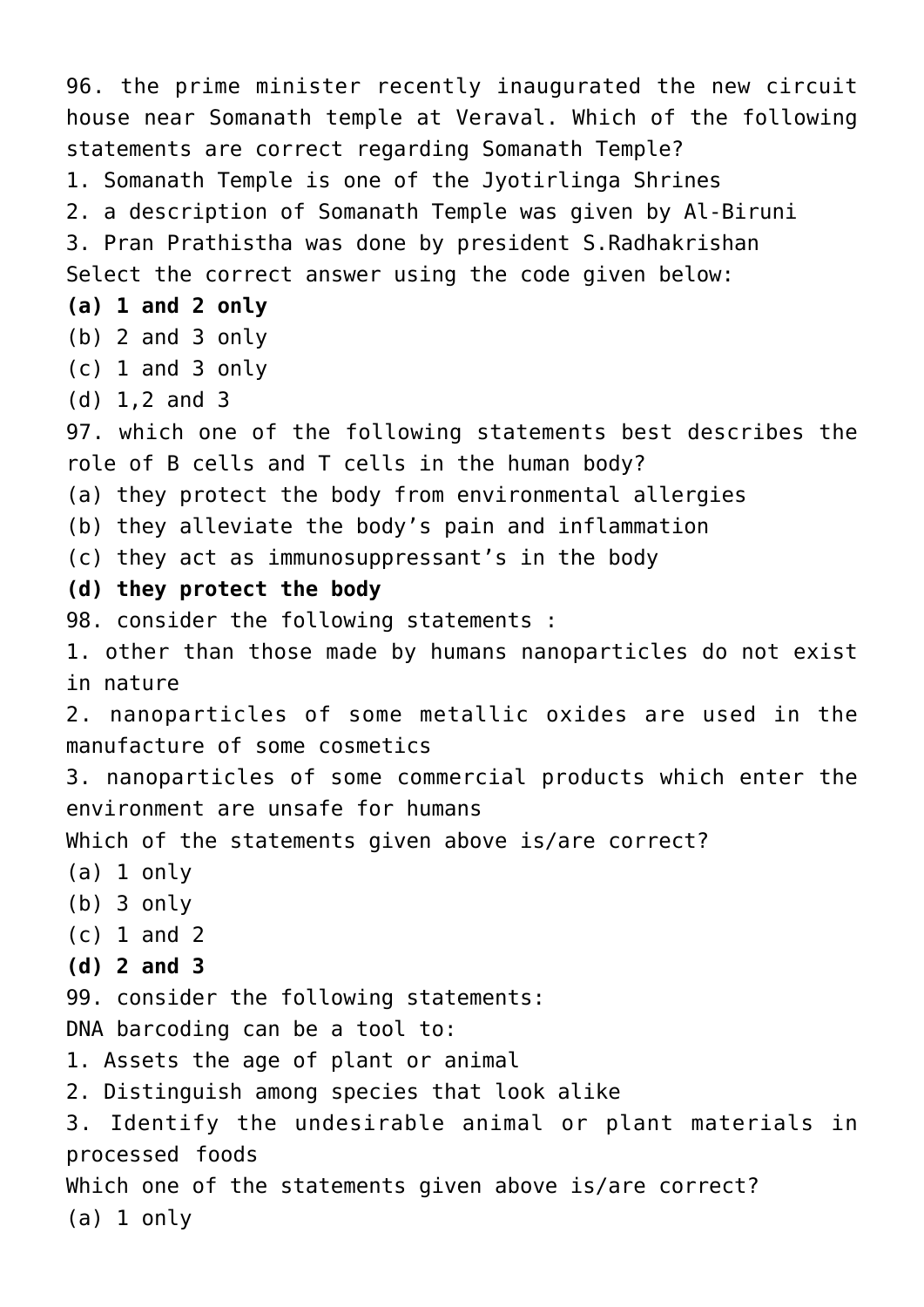(b) 3 only (c) 1 and 2 **(d) 2 and 3** 100. consider the following: 1. Carbon Monoxide 2. Nitrogen Oxide 3. Ozone 4. Sulphur Dioxide Excess of which of the above in the environment is/are cause(s) of Acid rain? (a) 1,2 and 3 **(b) 2 and 4 only** (c) 4 only (d) 1,3 and 4

### **[CLICK HERE FOR CSAT ANSWER KEY](https://journalsofindia.com/wp-content/uploads/2022/06/CSP-2022-CSAT-paper-Ans-Key-final-16-6-2022.pdf)**